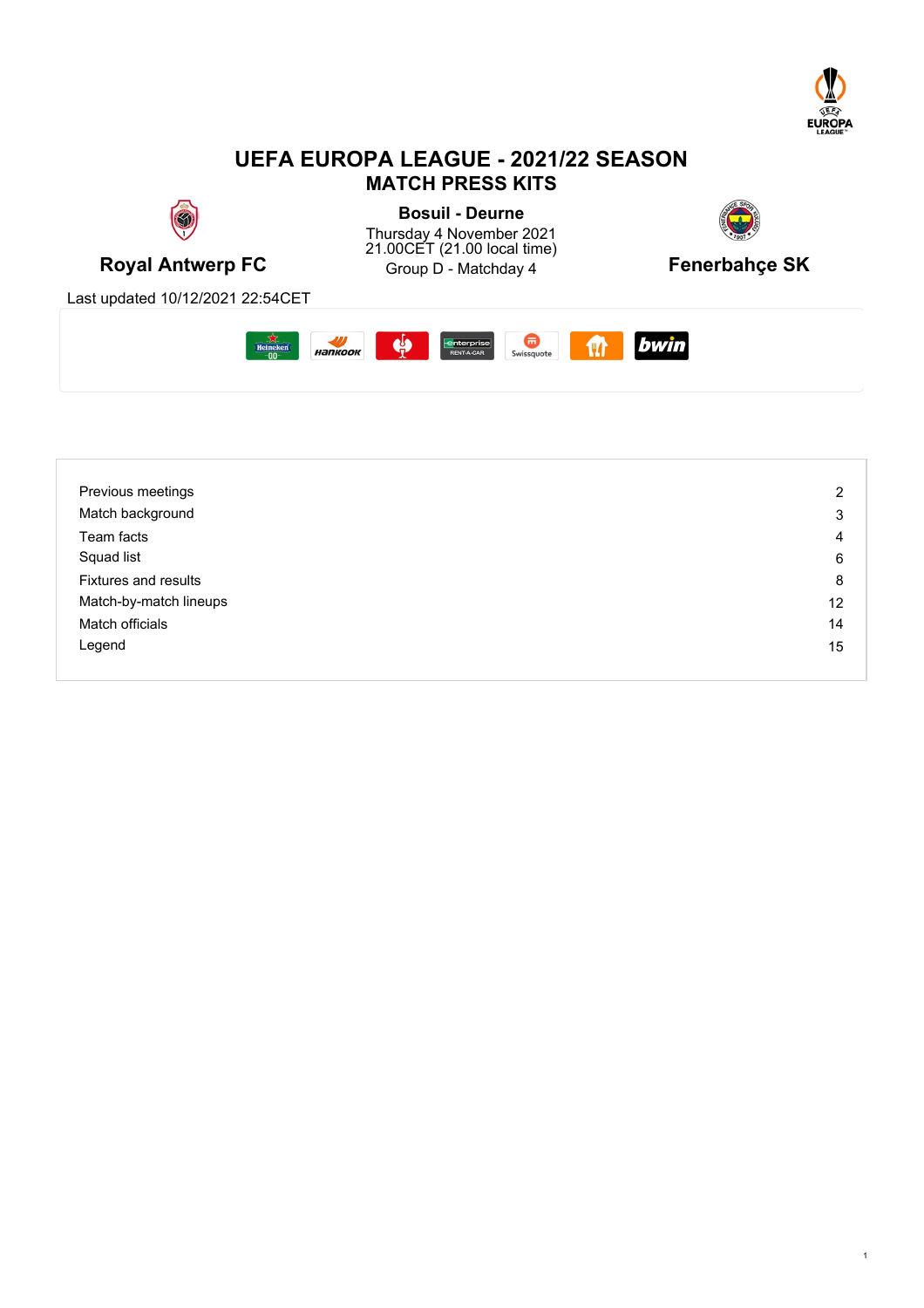# **Previous meetings**

## **Head to Head**

#### **UEFA Europa League**

| <b>Date</b> | <b>Stage</b> | <b>Match</b>                        | <b>Result</b>  | Venue    | <b>Goalscorers</b>                                     |
|-------------|--------------|-------------------------------------|----------------|----------|--------------------------------------------------------|
| 21/10/2021  | <b>GS</b>    | Fenerbahçe SK - Royal Antwerp<br>FC | $2 - 2$<br>_ _ | Istanbul | E. Valencia 21, 45<br>$(P)$ ; Samatta 2,<br>Gerkens 62 |

|                                                                    | <b>Home</b><br>Away |  |  |  | <b>Final</b> |  | Total |  |  |  |  |  |  |                                               |
|--------------------------------------------------------------------|---------------------|--|--|--|--------------|--|-------|--|--|--|--|--|--|-----------------------------------------------|
|                                                                    |                     |  |  |  |              |  |       |  |  |  |  |  |  | Pid W D L Pid W D L Pid W D L Pid W D L GF GA |
| Royal Antwerp FC                                                   |                     |  |  |  |              |  |       |  |  |  |  |  |  |                                               |
| Fenerbahçe SK                                                      |                     |  |  |  |              |  |       |  |  |  |  |  |  | 1 0 1 0 0 0 0 0 0 0 0 0 0 0 1 0 1 0 2 2       |
| Davel Approved EQ. Desard varage algeba from appropriate assistant |                     |  |  |  |              |  |       |  |  |  |  |  |  |                                               |

**Royal Antwerp FC - Record versus clubs from opponents' country**

Royal Antwerp FC have not played against a club from their opponents' country

## **Fenerbahçe SK - Record versus clubs from opponents' country**

### **UEFA Europa League**

| <b>Date</b> | <b>Stage</b> | <b>Match</b>                             | <b>Result</b> | Venue           | <b>Goalscorers</b>                             |
|-------------|--------------|------------------------------------------|---------------|-----------------|------------------------------------------------|
| 08/11/2018  | GS           | <b>Fenerbahce SK - RSC</b><br>Anderlecht | $2 - 0$       | Istanbul        | Valbuena 71, Frey 74                           |
| 25/10/2018  | GS           | RSC Anderlecht - Fenerbahçe SK           | $2 - 2$       | <b>Brussels</b> | Bakkali 35, 50; Frey<br>53, Hasan Ali Kaldırım |

### **UEFA Champions League**

| Date       | <b>Stage</b> | <b>Match</b>                             | <b>Result</b>       | Venue           | <b>Goalscorers</b> |
|------------|--------------|------------------------------------------|---------------------|-----------------|--------------------|
| 29/08/2007 | QR3          | RSC Anderlecht - Fenerbahce<br><b>SK</b> | $0 - 2$<br>agg: 0-3 | <b>Brussels</b> | Kežman 4, Alex 73  |
| 15/08/2007 | QR3          | <b>Fenerbahce SK - RSC</b><br>Anderlecht | -0-ا                | Istanbul        | Alex 32            |

### **European Champions Clubs' Cup**

| <b>Date</b> | <b>Stage</b> | <b>Match</b>                                    | <b>Result</b>       | <b>Venue</b>    | <b>Goalscorers</b>                                                 |
|-------------|--------------|-------------------------------------------------|---------------------|-----------------|--------------------------------------------------------------------|
| 15/09/1965  | <b>PR</b>    | <b>RSC Anderlecht - Fenerbahçe</b><br><b>SK</b> | $5 - 1$<br>agg: 5-1 | <b>Brussels</b> | Van Himst 5,<br>Stockman 32, 50, 70,<br>Hanon 89; Altıparmak<br>83 |
| 08/09/1965  | <b>PR</b>    | Fenerbahçe SK - RSC Anderlecht                  | $0-0$               | Istanbul        |                                                                    |

|                  | Home                                     | Away |  |  | Final |  |  |  | <b>Total</b> |  |  |  |  |  |  |
|------------------|------------------------------------------|------|--|--|-------|--|--|--|--------------|--|--|--|--|--|--|
|                  | PId WDLPId WDLPId WDLPId WDLPId WDLGF GA |      |  |  |       |  |  |  |              |  |  |  |  |  |  |
| Royal Antwerp FC | 0 0 0 0 1 0 1 0 0 0 0 0 0 1 0 1 0 2 2    |      |  |  |       |  |  |  |              |  |  |  |  |  |  |
| Fenerbahçe SK    | 4 2 2 0 3 1 1 1 0 0 0 0 7 3 3 1 0 0 9    |      |  |  |       |  |  |  |              |  |  |  |  |  |  |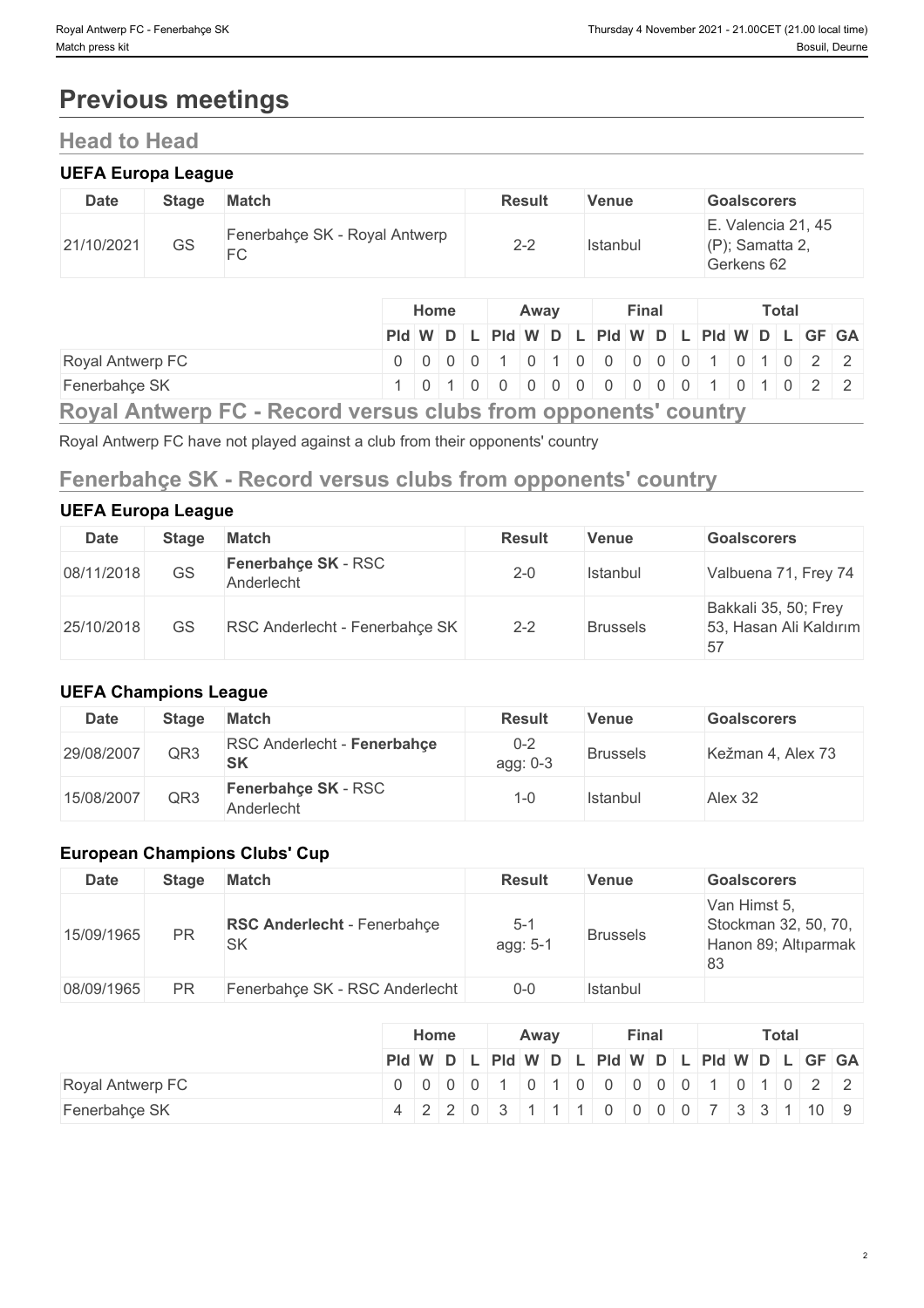# **Match background**

Antwerp and Fenerbahçe both have ground to make up in UEFA Europa League Group D as they meet again on Matchday 4 still seeking a first victory in the section following their 2-2 draw in Istanbul.

Frumsday 4 November 2021 - 21.000 CET (21.00 local time)<br>
Match press kit Boauil, Deume<br>
Antwerp FC - Fenerbahçe both have ground to make up in UEFA Europa League Group D as they meet again on<br>
Antwerp and Fenerbahçe both Matchday 3, Ally Mbwana Samatta having given Antwerp an early lead before Pieter Gerkens grabbed a draw with a second-half equaliser. That was the Belgian club's first point of the campaign following defeats at Olympiacos (1-2) For Femerican SK<br>
and Antwerp FC - Femericance SK<br> **Match background**<br>
Antwerp and Fenerbahce both have ground to make up in UEFA Europa League Group D as they meet again on<br>
Matchday 4 still seeking a first victory in the outings having brought a 1-1 draw in Frankfurt and a 0-3 reverse at home to the Greek champions. Finished Hart and September of the Belgium's top flight last season, mine points behind the and points of their EV and the mean of Matched that a mean of Matched tast second for the mean of Matched tast season of Matched t View Attemptor C. Freeshance SK Thundery Attemptor 2021-21:00CET (21:00 bases)<br> **Analthering and Fenerishinge both have ground to make up in UEFA Europa League Group D as they meet again on<br>
Analthering and Fenerishing obs** by the bypart and the first of the first time first time. The first time of the first time of the first time of the first time of the first time of the first time of the first time of the first time of the first time in th

#### **Previous meetings**

• While this is Antwerp's first home game in UEFA competition against a team from Turkey, Fenerbahçe have visited Belgium three times before, facing Anderlecht in Brussels on each occasion and recording a win, a draw and a defeat. The most recent of those fixtures was a 2-2 draw in the 2018/19 UEFA Europa League group stage.

### **Form guide**

#### **Antwerp**

competing in the UEFA Europa League group stage for the second successive season thanks to a penalty shoot-out Priske.

• Belgium's oldest club had gone 25 years between European participations (1994/95 to 2019/20) and last season LASK and Ludogorets before going out to Rangers in the highest-scoring UEFA Europa League knockout phase tie of all time (3-4 h, 2-5 a) in the round of 32.

• European Cup Winners' Cup runners-up to Parma in 1992/93, Antwerp have won five and lost six of their European home fixtures since that final at Wembley, alternating victories and defeats in the last nine of those matches.

#### **Fenerbahçe**

• Third in the 2020/21 Turkish Süper Lig, two points behind both champions Beşiktaş and runners-up Galatasaray, Fenerbahçe are back in Europe after a two-season absence to make a sixth appearance in the UEFA Europa League group stage.

ey Amees F Feachers of Finder<br> **Example 18 and Control of Season's Control of Season's Control of Season in the Istanbul club entered this season in the Islamical competition in the Islamic Season in the Islamic Season in** Pereira, they overcame HJK Helsinki 6-2 on aggregate (1-0 h, 5-2 a), and are looking to maintain their perfect record in the UEFA Europa League group stage, having qualified for the knockout phase on all five previous participations, most season its immulay as:<br>
Match background districted to move of the standout in UEFA Europa Leape Group D as they meet again on<br>
Match stall seeking in this victory in the station interimental competition is a theoreti finals. • Two Emery Valentia goals, the second form the penalty spot, earn rule emarge to perferentially and the second form Fenerbahçe sides on the Content of the Samatta in the Content of the Content of the Content of the Conten

• Fenerbahçe's play-off victory in Helsinki ended a six-match winless run on their European travels (D1 L5). They won all of their first six away fixtures in the UEFA Europa League group stage, and were unbeaten in the first ten (W7 D3), but have lost two and drawn two of the last four.

#### **Links and trivia**

• Antwerp midfielder Viktor Fischer's next appearance in UEFA club competition will be his 50th.

appearances.

• Antwerp's Swiss striker Michael Frey joined the club from Fenerbahçe this summer, although he spent both of the last two seasons away from Istanbul on loan. Two of his five goals for Fenerbahçe came against Anderlecht in the 2018/19 UEFA Europa League.

• Fenerbahçe striker Valencia celebrates his 32nd birthday on the day of the game.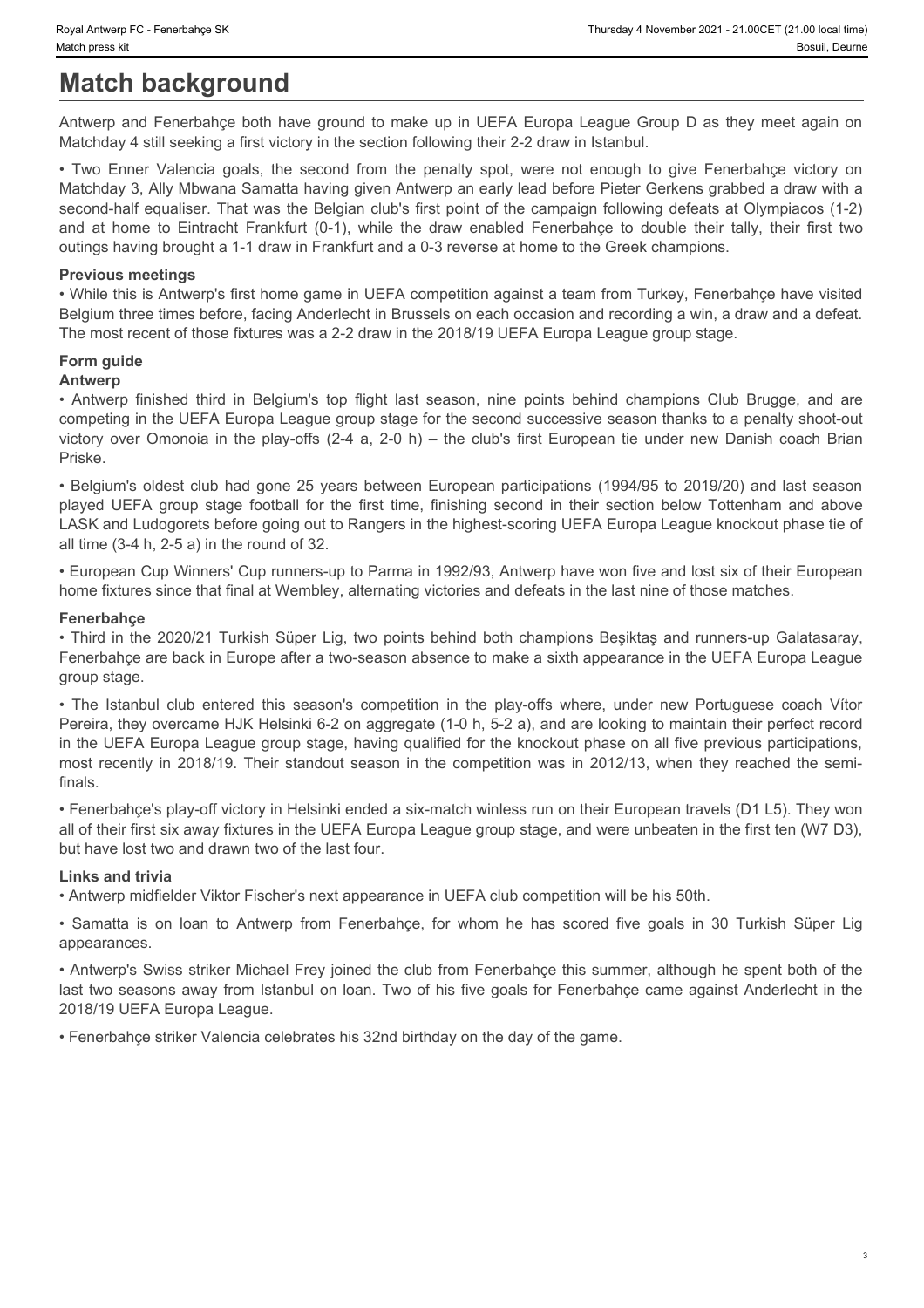# **Team facts**

**Royal Antwerp FC Formed:** 1880 **Nickname:** The Great Old

#### **UEFA club competition honours (runners-up in brackets)**

• UEFA Cup Winners' Cup: (1993)

#### **Domestic honours (most recent triumph in brackets)**

League title: 4 (1957) Belgian Cup: 3 (2020)

#### **Ten-year European record (UEFA Europa League unless indicated otherwise)**

**2020/21:** round of 32 **2019/20:** play-offs **2018/19:** did not take part in UEFA competition **2017/18:** did not take part in UEFA competition **2016/17:** did not take part in UEFA competition **2015/16:** did not take part in UEFA competition **2014/15:** did not take part in UEFA competition **2013/14:** did not take part in UEFA competition **2012/13:** did not take part in UEFA competition **2011/12:** did not take part in UEFA competition

#### **Records**

**UEFA club competition** • Biggest home win **4-0** twice, most recently v Nea Salamis 05/07/97, UEFA Intertoto Cup group stage

• Biggest away win **1-4:** Zürich v Antwerp 14/09/83, UEFA Cup first round first leg

• Heaviest home defeat **0-5:** Antwerp v Newcastle 13/04/94, UEFA Cup first round first leg

• Heaviest away defeat **6-0:** Real Madrid v Antwerp 28/11/57, European Champion Clubs' Cup first round second leg

#### **UEFA Cup/UEFA Europa League**

• Biggest home win **4-0:** Antwerp v Dundee United 17/10/89, second round first leg

#### • Biggest away win **1-4:** Zürich v Antwerp (see above)

• Heaviest home defeat **0-5:** Antwerp v Newcastle (see above)

• Heaviest away defeat **5-2** twice, most recently v Rangers 25/02/21, UEFA Europa League round of 32 second leg

#### **Fenerbahçe SK**

**Formed:** 1907 **Nickname:** Sarı Kanaryalar (Yellow Canaries)

**UEFA club competition honours (runners-up in brackets)** • None **blue** and **blue** and **blue** and **blue** and **blue** and **blue** and **blue** and **blue** and **blue** and **blue** and **blue** and **blue** and **blue** and **blue** and **blue** and **blue** and **blue** and **blue** and **blue** and **blue** 

**Domestic honours (most recent triumph in brackets)**

League title: 19 (2014) Turkish Cup: 6 (2013)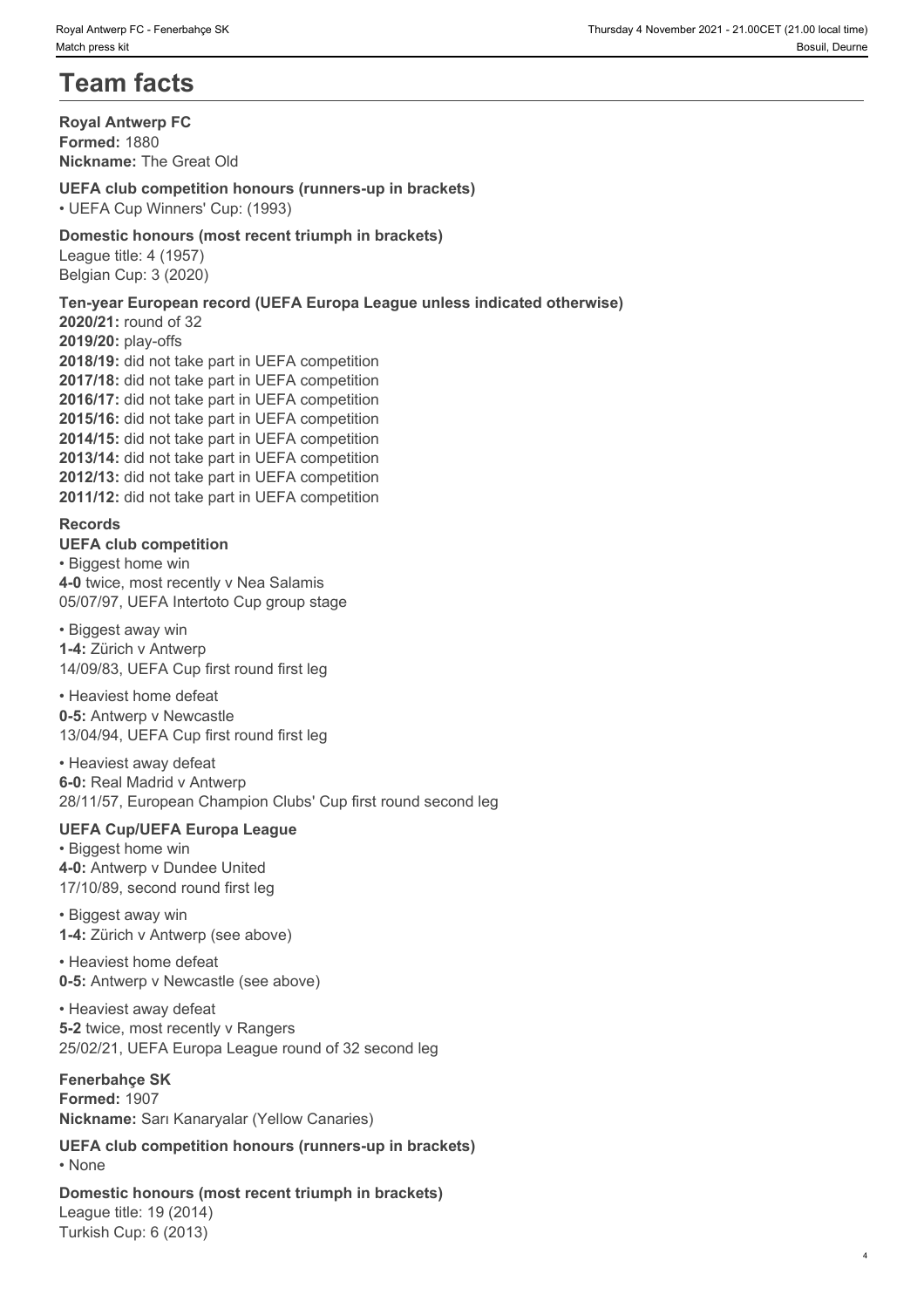**Ten-year European record (UEFA Europa League unless indicated otherwise) 2020/21:** did not take part in UEFA competition **2019/20:** did not take part in UEFA competition **2018/19:** round of 32 (having transferred from UEFA Champions League third qualifying round) **2017/18:** play-offs **2016/17:** round of 32 (having transferred from UEFA Champions League third qualifying round) **2015/16:** round of 16 (having transferred from UEFA Champions League third qualifying round) **2014/15:** did not take part in UEFA competition **2013/14:** UEFA Champions League play-offs **2012/13:** semi-finals (having transferred from UEFA Champions League play-offs) **2011/12:** did not take part in UEFA competition

#### **Records**

**UEFA club competition**

• Biggest home win **5-0:** Fenerbahçe v Turan Tovuz 09/08/94, UEFA Cup preliminary round first leg

• Biggest away win **0-5** twice, most recently v MTK Budapest 06/08/08, UEFA Champions League second qualifying round second leg

• Heaviest home defeat

**1-5:** Fenerbahçe v Cannes 27/09/94, UEFA Cup first round second leg **0-4** twice, most recently v AC Milan 23/11/05, UEFA Champions League group stage

• Heaviest away defeat **7-0:** Benfica v Fenerbahçe 17/09/75, European Champion Clubs' Cup first round first leg

## **UEFA Cup/UEFA Europa League**

• Biggest home win **5-0:** Fenerbahçe v Turan Tovuz (see above)

• Biggest away win **0-4:** Partizani v Fenerbahçe 22/08/95, preliminary round second leg

• Heaviest home defeat **1-5:** Fenerbahçe v Cannes (see above)

• Heaviest away defeat **7-1:** Sigma Olomouc v Fenerbahçe 04/11/92, second round second leg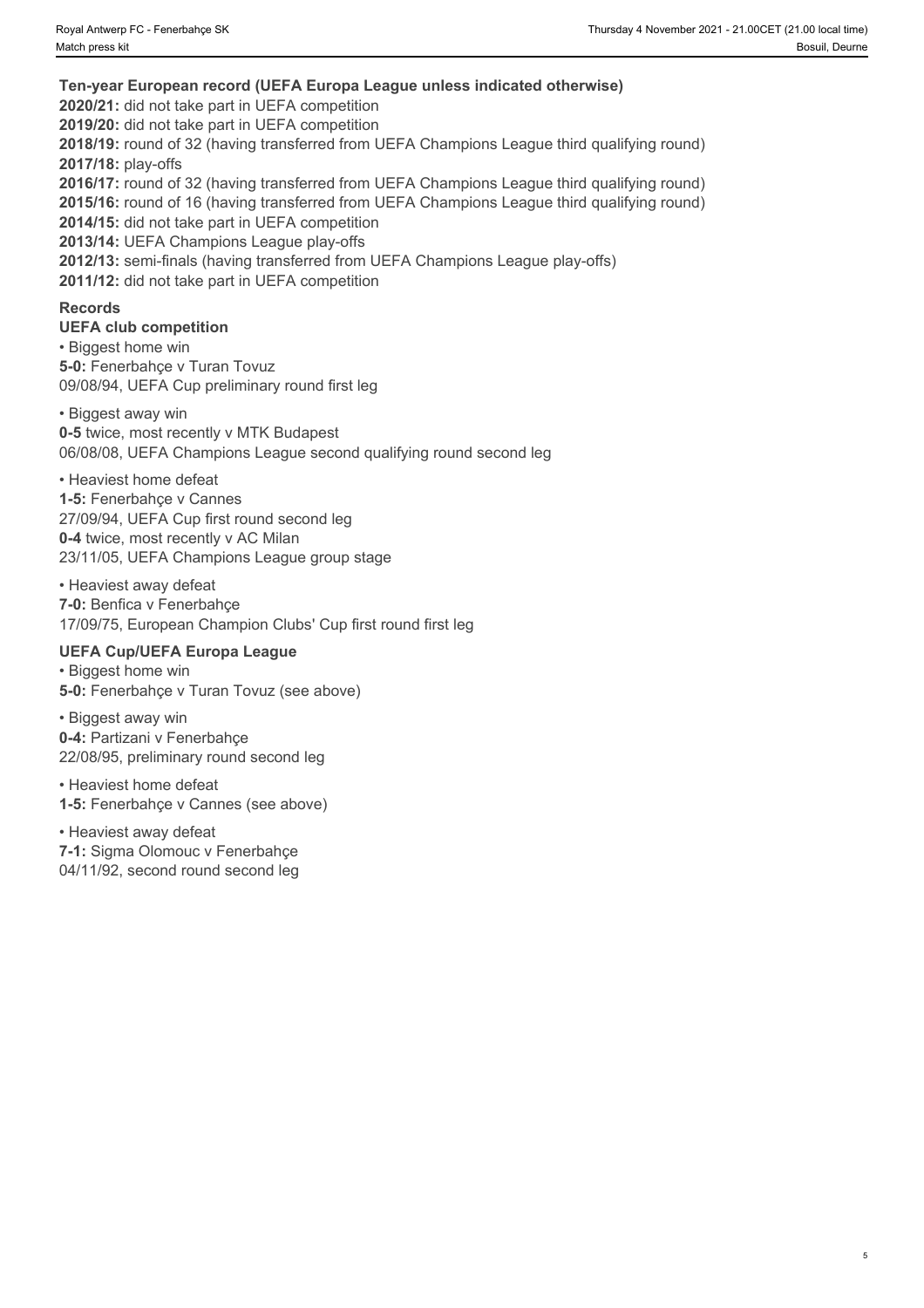# **Squad list**

# **Royal Antwerp FC**

|       |                           |      |                                                                    |                                               |        |                           |             |                                                                                                                           | <b>Current season</b>                                                                                                                                                                                  |                 |                               |                          |                          | <b>All-time</b>   |                                                                                                              |
|-------|---------------------------|------|--------------------------------------------------------------------|-----------------------------------------------|--------|---------------------------|-------------|---------------------------------------------------------------------------------------------------------------------------|--------------------------------------------------------------------------------------------------------------------------------------------------------------------------------------------------------|-----------------|-------------------------------|--------------------------|--------------------------|-------------------|--------------------------------------------------------------------------------------------------------------|
|       |                           |      |                                                                    |                                               |        |                           | <b>QUAL</b> |                                                                                                                           |                                                                                                                                                                                                        |                 | UEL League                    |                          | UEL                      |                   | <b>UEFA</b>                                                                                                  |
|       | No. Player                | Nat. | <b>DoB</b>                                                         | Age D Pid Gis Pid Gis Pid Gis Pid Gis Pid Gis |        |                           |             |                                                                                                                           |                                                                                                                                                                                                        |                 |                               |                          |                          |                   |                                                                                                              |
|       | <b>Goalkeepers</b>        |      |                                                                    |                                               |        |                           |             |                                                                                                                           |                                                                                                                                                                                                        |                 |                               |                          |                          |                   |                                                                                                              |
|       | 1 Jean Butez              |      | FRA 08/06/1995 26                                                  |                                               | $\sim$ | $\overline{2}$            | $\sim$      |                                                                                                                           | $3 - 13 -$                                                                                                                                                                                             |                 |                               |                          | $8 - 10 -$               |                   |                                                                                                              |
|       | 26 Ortwin De Wolf         |      | BEL 23/04/1997 24                                                  |                                               |        | $\sim$                    | $\sim$      | $\sim$                                                                                                                    | $\mathcal{L}^{\mathcal{A}}\left( \mathcal{A}^{\mathcal{A}}\right) =\mathcal{L}^{\mathcal{A}}\left( \mathcal{A}^{\mathcal{A}}\right) =\mathcal{L}^{\mathcal{A}}\left( \mathcal{A}^{\mathcal{A}}\right)$ |                 | $\sim$                        |                          | $2$ -                    |                   | $2$ -                                                                                                        |
|       | 41 Mathis Van Gils        |      | BEL 13/08/2003 18                                                  |                                               |        | $\sim$                    | $\sim$      | $\sim$                                                                                                                    | $\sim$                                                                                                                                                                                                 |                 |                               |                          |                          |                   |                                                                                                              |
|       | 81 Thiam Chevaughn        |      | BEL 22/01/2001 20                                                  |                                               | $\sim$ | $-1$                      |             | $\mathcal{L} = \{ \mathcal{L} \mid \mathcal{L} = 0 \}$                                                                    | $\mathbf{r}$                                                                                                                                                                                           | $\sim$          | $\sim$                        | $\sim$                   |                          |                   |                                                                                                              |
|       | <b>Defenders</b>          |      |                                                                    |                                               |        |                           |             |                                                                                                                           |                                                                                                                                                                                                        |                 |                               |                          |                          |                   |                                                                                                              |
|       | 2 Ritchie De Laet         |      | BEL 28/11/1988 32                                                  |                                               |        | 2                         |             | 3                                                                                                                         |                                                                                                                                                                                                        | 12              | $\overline{1}$                | 10                       |                          | $14 \mid 1$       |                                                                                                              |
|       | 3 Björn Engels            |      | BEL 15/09/1994 27                                                  |                                               | $\sim$ | $\overline{2}$            | $\sim$      | $\sim$                                                                                                                    | $\sim$                                                                                                                                                                                                 | 4               | $\blacktriangleleft$          | $\mathbf{2}$             | $\sim$                   | $17 -$            |                                                                                                              |
|       | 5 Aurélio Buta            |      | POR 10/02/1997 24                                                  |                                               | $\sim$ | 2                         |             |                                                                                                                           |                                                                                                                                                                                                        |                 | $-$ 2 - 11 - 10 - 15 -        |                          |                          |                   |                                                                                                              |
|       | 17 Robbe Quirynen         |      | BEL 03/11/2001 19                                                  |                                               |        | $\overline{\phantom{a}}$  | $\sim$      | $\sim$                                                                                                                    | $\sim$                                                                                                                                                                                                 | $\mathbf{2}$    | $\sim$                        | $\sim$                   | $\sim$                   | $\vert 1 \vert$ - |                                                                                                              |
|       | 21 Sam Vines              |      | USA 31/05/1999 22                                                  |                                               | $\sim$ | $\overline{2}$            | $\sim$      | 1                                                                                                                         | $\sim$                                                                                                                                                                                                 | $\mathbf{3}$    | $\sim$                        | $\overline{1}$           | $\sim$                   | 3                 |                                                                                                              |
|       | 24 Dorian Dessoleil       |      | BEL 07/08/1992 29                                                  |                                               |        | $\sim$                    |             |                                                                                                                           | $-1$ $-$                                                                                                                                                                                               | $5\phantom{.0}$ | $-11$                         |                          |                          | 3                 | $\vert$ 1                                                                                                    |
|       | 32 Zeno Van Den Bosch     |      | BEL 06/07/2003 18                                                  |                                               |        | $\overline{\phantom{a}}$  | $\sim$      | $\sim$                                                                                                                    | $\sim$                                                                                                                                                                                                 |                 |                               |                          |                          |                   |                                                                                                              |
|       | 34 Jelle Bataille         |      | BEL 20/05/1999 22                                                  |                                               | $\sim$ | $\overline{2}$            | $\sim$      | $\overline{2}$                                                                                                            | $\sim$                                                                                                                                                                                                 | 12              | $\sim$                        | $\mathbf{2}$             | $\overline{\phantom{a}}$ | 4                 |                                                                                                              |
|       | 52 Dries Ceulemans        |      | BEL 28/01/2003 18                                                  |                                               |        | $\sim$                    |             | $-1 - 1 - 1 - 1$                                                                                                          |                                                                                                                                                                                                        |                 | the company of the company of | $\sim$                   | $\sim$                   |                   | $\mathcal{L} = \{ \mathcal{L} \mid \mathcal{L} \in \mathcal{L} \}$                                           |
|       | 55 Japhet Muanza          |      | BEL 25/07/2001 20                                                  |                                               |        | $\overline{\phantom{a}}$  | $\sim$      | $\sim$                                                                                                                    | $\sim$                                                                                                                                                                                                 |                 |                               | $\overline{\phantom{a}}$ |                          |                   |                                                                                                              |
|       | 61 Dinis Almeida          |      | POR 28/06/1995 26                                                  |                                               |        | $\sim$                    | $\sim$      | 3                                                                                                                         | $\overline{\phantom{a}}$                                                                                                                                                                               | 9               | $\blacksquare$                | 3                        | $\sim$ $-$               |                   | $3$ -                                                                                                        |
|       | <b>Midfielders</b>        |      |                                                                    |                                               |        |                           |             |                                                                                                                           |                                                                                                                                                                                                        |                 |                               |                          |                          |                   |                                                                                                              |
|       | 4 Radja Nainggolan        |      | BEL 04/05/1988 33                                                  |                                               |        | $\overline{2}$            |             | $\overline{2}$                                                                                                            |                                                                                                                                                                                                        | 6               | $\sim$                        | 17                       | $-1$                     | $50 \mid 4$       |                                                                                                              |
|       | 6 Birger Verstraete       |      | BEL 16/04/1994 27                                                  |                                               |        | 2                         | $\sim$      | $\mathbf{3}$                                                                                                              | $\sim$ $-$                                                                                                                                                                                             | 13              | $\overline{1}$                | 10                       | $\overline{\phantom{a}}$ | $18 -$            |                                                                                                              |
|       | 7 Viktor Fischer          |      | DEN 09/06/1994 27                                                  |                                               |        | $\overline{\phantom{a}}$  | $\sim$      | 3                                                                                                                         | $\sim$                                                                                                                                                                                                 | 11              | $\overline{1}$                | 22                       | $\mathbf{3}$             | $49 \mid 6$       |                                                                                                              |
|       | 8 Alhassan Yussuf         |      | NGA 20/07/2000 21                                                  |                                               |        | $\overline{2}$            | $\sim$      | $\overline{1}$                                                                                                            | $\overline{\phantom{a}}$                                                                                                                                                                               | 6               | $\sim$                        |                          | $1 -$                    | 4                 | $\sim$                                                                                                       |
|       | 14 Manuel Benson          |      | BEL 28/03/1997 24                                                  |                                               | $\sim$ | 2                         | -1          | 3                                                                                                                         | $\sim$                                                                                                                                                                                                 | 13              | $\mathbf{3}$                  | 6                        | $\overline{1}$           | 9                 | $\overline{2}$                                                                                               |
|       | 16 Pieter Gerkens         |      | BEL 17/02/1995 26                                                  |                                               |        | 2                         |             | 3                                                                                                                         | -1                                                                                                                                                                                                     | 12              | $\overline{1}$                | 16                       | 3                        | 23                | $\overline{4}$                                                                                               |
|       | 19 Koji Miyoshi           |      | JPN 26/03/1997 24                                                  |                                               | $\sim$ | $\overline{2}$            | 2           | $\overline{2}$                                                                                                            |                                                                                                                                                                                                        | 8               |                               | 10                       |                          | $12 \mid 2$       |                                                                                                              |
|       |                           |      |                                                                    |                                               |        |                           |             |                                                                                                                           | $\sim$                                                                                                                                                                                                 |                 | $\overline{1}$                |                          | $\sim$ $-$               |                   |                                                                                                              |
|       | 43 Edon Murataj           |      | BEL 30/07/2002 19                                                  |                                               |        | $\sim$                    |             |                                                                                                                           | $     -$                                                                                                                                                                                               |                 | $\sim$                        | $\sim$                   |                          |                   | $\frac{1}{2} \left( \frac{1}{2} \right) \left( \frac{1}{2} \right) = \frac{1}{2} \left( \frac{1}{2} \right)$ |
|       | 45 Kenneth Boakye         |      | BEL 31/12/2003 17                                                  |                                               | $\sim$ | $\sim$                    | $\sim$      | $\sim$                                                                                                                    | $\sim$                                                                                                                                                                                                 | $\sim$          |                               |                          |                          |                   |                                                                                                              |
|       | 50 Laurit Krasniqi        |      | BEL 14/07/2001 20                                                  |                                               | $\sim$ |                           | .           |                                                                                                                           |                                                                                                                                                                                                        |                 |                               | $\sim$                   | $\sim$                   |                   |                                                                                                              |
|       | 56 Lucas Lendfers         |      | NED 26/03/2003 18                                                  |                                               |        | $\sim$                    |             |                                                                                                                           | $    -$                                                                                                                                                                                                |                 | $\sim$                        | $\sim$                   |                          |                   |                                                                                                              |
|       | 57 Gilles Jehin           |      | BEL 26/03/2003 18                                                  |                                               |        | $\mathbf{r}$              | $\sim$      | $\sim$                                                                                                                    |                                                                                                                                                                                                        |                 |                               |                          |                          |                   |                                                                                                              |
|       | 80 Pierre Dwomoh          |      | BEL 21/06/2004 17 - - - - 1 -                                      |                                               |        |                           |             |                                                                                                                           |                                                                                                                                                                                                        | $\mathbf{1}$    | $\sim$                        |                          | $1$ -                    |                   | $1 -$                                                                                                        |
|       | <b>Forwards</b>           |      |                                                                    |                                               |        |                           |             |                                                                                                                           |                                                                                                                                                                                                        |                 |                               |                          |                          |                   |                                                                                                              |
|       | 9 Johannes Eggestein      |      | GER 08/05/1998 23                                                  |                                               |        | 2                         |             | 2                                                                                                                         |                                                                                                                                                                                                        | 8               |                               | 8                        | $\overline{2}$           |                   | $10 \mid 2$                                                                                                  |
|       | 10 Michel-Ange Balikwisha |      | BEL 10/05/2001 20                                                  |                                               | $\sim$ | $\overline{2}$            | $\sim$      | $\pm$ 1 $\pm$                                                                                                             | $\sim$                                                                                                                                                                                                 | 6               | $\sim$                        | 5                        | $\overline{\phantom{a}}$ | 9                 |                                                                                                              |
|       | 47 Abdel Malik Aziz       |      | NED 14/04/2003 18                                                  |                                               |        | $\mathbf{r} = \mathbf{r}$ | $\sim$      | $\mathbb{R}$                                                                                                              | $\sim$                                                                                                                                                                                                 |                 |                               |                          |                          |                   |                                                                                                              |
|       | 59 Pieter Van Hees        |      | BEL 20/02/2003 18                                                  |                                               |        | $\sim$                    |             | $\frac{1}{2} \left( \frac{1}{2} \right) \left( \frac{1}{2} \right) \left( \frac{1}{2} \right) \left( \frac{1}{2} \right)$ | $\sim$                                                                                                                                                                                                 |                 |                               | $\sim$                   | $\sim$                   |                   |                                                                                                              |
|       | 70 Ally Mbwana Samatta    |      | TAN 23/12/1992 28                                                  |                                               |        | $\sim$                    | $\sim$      | 3                                                                                                                         | 2                                                                                                                                                                                                      | 8               |                               | 22                       | 7                        |                   | 39 19                                                                                                        |
|       | 99 Michael Frey           |      | SUI 19/07/1994 27 - - -                                            |                                               |        |                           |             |                                                                                                                           |                                                                                                                                                                                                        |                 | $3$ - 13 13 22 3              |                          |                          | $33 \quad 6$      |                                                                                                              |
| Coach |                           |      |                                                                    |                                               |        |                           |             |                                                                                                                           |                                                                                                                                                                                                        |                 |                               |                          |                          |                   |                                                                                                              |
|       | - Brian Priske            |      | DEN   14/05/1977   44   -   2   -   3   -   -   -   3   -   17   - |                                               |        |                           |             |                                                                                                                           |                                                                                                                                                                                                        |                 |                               |                          |                          |                   |                                                                                                              |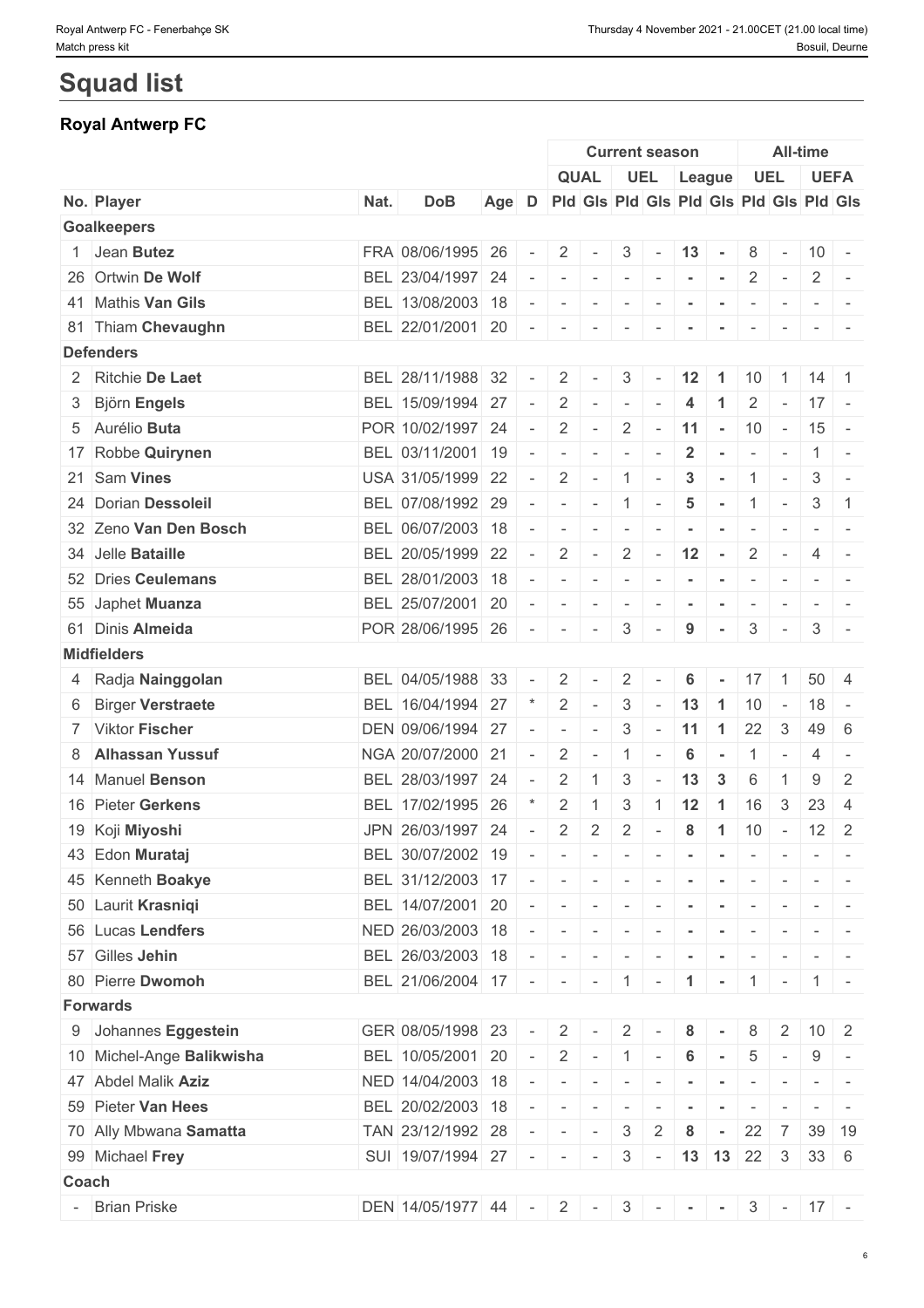### **Fenerbahçe SK**

|                             |      |                                             |     |                          |                                                                                                                                                  |                          |                                   | <b>Current season</b>    |                 |                      |                          |                          | <b>All-time</b>            |                                                                                   |
|-----------------------------|------|---------------------------------------------|-----|--------------------------|--------------------------------------------------------------------------------------------------------------------------------------------------|--------------------------|-----------------------------------|--------------------------|-----------------|----------------------|--------------------------|--------------------------|----------------------------|-----------------------------------------------------------------------------------|
|                             |      |                                             |     |                          |                                                                                                                                                  | <b>QUAL</b>              |                                   | UEL League               |                 |                      |                          | <b>UEL</b>               |                            | <b>UEFA</b>                                                                       |
| No. Player                  | Nat. | <b>DoB</b>                                  | Age | D                        |                                                                                                                                                  |                          |                                   |                          |                 |                      |                          |                          |                            | Pid Gis Pid Gis Pid Gis Pid Gis Pid Gis                                           |
| <b>Goalkeepers</b>          |      |                                             |     |                          |                                                                                                                                                  |                          |                                   |                          |                 |                      |                          |                          |                            |                                                                                   |
| 1 Altay Bayındır            |      | TUR 14/04/1998 23                           |     |                          | 2                                                                                                                                                |                          | 3                                 | $\sim$                   | $10 -$          |                      | 3                        | $\overline{\phantom{a}}$ | 5                          |                                                                                   |
| 35 Berke Özer               |      | TUR 25/05/2000 21                           |     |                          | $\sim$                                                                                                                                           | $\sim$                   | $\sim$                            |                          | $\overline{2}$  | $\sim$               | $\sim$                   | $\sim$                   |                            |                                                                                   |
| 54 Ertuğrul Çetin           |      | TUR 21/04/2003 18                           |     |                          |                                                                                                                                                  | $\sim$                   | $\overline{\phantom{a}}$          |                          |                 |                      | $\overline{\phantom{a}}$ |                          |                            |                                                                                   |
| 59 Bartu Kulbilge           |      | TUR 21/06/2003 18                           |     |                          | $\overline{\phantom{a}}$                                                                                                                         |                          | $\overline{\phantom{a}}$          |                          |                 |                      |                          |                          |                            |                                                                                   |
| <b>Defenders</b>            |      |                                             |     |                          |                                                                                                                                                  |                          |                                   |                          |                 |                      |                          |                          |                            |                                                                                   |
| 3 Minjae Kim                |      | KOR 15/11/1996 24                           |     | $\overline{\phantom{a}}$ | $\sim$                                                                                                                                           | $\sim$                   | $\mathbf{3}$                      |                          | 9               |                      | 3                        |                          | 3                          |                                                                                   |
| 4 Serdar Aziz               |      | TUR 23/10/1990 31                           |     | $\sim$                   | $\overline{1}$                                                                                                                                   |                          | $-1$                              | $\sim$                   | $\overline{7}$  | $\sim$ 100           |                          | $1 -$                    | $\vert 14 \vert 1$         |                                                                                   |
| 22 Ruhan Arda Aksoy         |      | TUR 31/03/2003 18                           |     | $\overline{\phantom{a}}$ | $\sim$                                                                                                                                           | $\sim$                   | $\sim$                            |                          |                 |                      | $\overline{\phantom{a}}$ |                          |                            |                                                                                   |
| 30 Sangaré                  |      | TUR 30/05/1994 27                           |     |                          | $\overline{2}$                                                                                                                                   | $\sim$                   | $\overline{1}$                    |                          | 6               |                      | $\mathbf{1}$             | $\sim$                   | 3                          | $\sim$                                                                            |
| 32 Marcel Tisserand         |      | CGO 10/01/1993 28                           |     | $\sim$                   | 2                                                                                                                                                | $\sim$                   | $\begin{bmatrix} 1 \end{bmatrix}$ | $\sim$                   | $\overline{7}$  | $\sim$               | 8                        | $\sim$                   |                            | $10 -$                                                                            |
| 37 Filip Novák              |      | CZE 26/06/1990 31                           |     | $\sim$                   | $\overline{1}$                                                                                                                                   | $\sim$                   | $\overline{2}$                    | $\overline{\phantom{a}}$ | 8               | $\blacktriangleleft$ | 13                       | $\overline{1}$           |                            | $38 \mid 5$                                                                       |
| 41 Attila Szalai            |      | HUN 20/01/1998 23                           |     | $\sim$                   | $\overline{2}$                                                                                                                                   | $\sim$                   |                                   | $3 - 11 -$               |                 |                      |                          | $3 -$                    |                            | $15 \quad 3$                                                                      |
| <b>Midfielders</b>          |      |                                             |     |                          |                                                                                                                                                  |                          |                                   |                          |                 |                      |                          |                          |                            |                                                                                   |
| 5 José Sosa                 |      | ARG 19/06/1985 36                           |     |                          | 2                                                                                                                                                |                          |                                   |                          | 5               |                      | 43                       | 3                        | 64                         | $\overline{4}$                                                                    |
| 6 Max Meyer                 |      | GER 18/09/1995 26                           |     |                          | $\sim$                                                                                                                                           | $\sim$                   | $\overline{2}$                    |                          | $\mathbf{2}$    |                      | 18                       | 2                        | 36                         | $\mathbf{3}$                                                                      |
| 8 Mert Hakan Yandaş         |      | TUR 19/08/1994 27                           |     |                          | $\overline{1}$                                                                                                                                   | $\sim$                   | $\overline{2}$                    | $\sim$                   | 6               | $\sim$               | $\overline{2}$           | $\sim$                   | 3                          | $\sim$                                                                            |
| 9 Diego Rossi               |      | ITA 05/03/1998 23                           |     |                          | $\overline{\phantom{a}}$                                                                                                                         | $\overline{\phantom{a}}$ | 3                                 |                          | 8               | $\overline{2}$       | 3                        |                          | 3                          | $\overline{\phantom{a}}$                                                          |
| 10 Mesut Özil               |      | GER 15/10/1988 33                           |     |                          | 2                                                                                                                                                |                          | $\overline{2}$                    |                          | 8               | $\overline{2}$       | 40                       | 3                        |                            | 114 15                                                                            |
| 14 Dimitris Pelkas          |      | GRE 26/10/1993 28                           |     |                          | $\sim$                                                                                                                                           | $\sim$                   | 3                                 | $\overline{\phantom{a}}$ | $6\phantom{1}6$ | $\sim$               |                          | $17 \quad 2$             |                            | $42 \mid 8$                                                                       |
| 16 Ferdi Kadioglu           |      | NED 07/10/1999 22                           |     | $\sim$                   | 2                                                                                                                                                | $\sim$                   | 3                                 | $\sim$                   | 10              | $\overline{2}$       | 3                        | $\overline{\phantom{a}}$ | 5                          | $\overline{\phantom{a}}$                                                          |
| 17 <b>Irfan Can Kahveci</b> |      | TUR 15/07/1995 26                           |     |                          | $\overline{1}$                                                                                                                                   | $\sim$                   | $\sim$                            | $\overline{\phantom{a}}$ | $\mathbf{3}$    | $\blacktriangleleft$ | 13                       | 2                        | 23                         | - 5                                                                               |
| 20 Luiz Gustavo             |      | BRA 23/07/1987 34                           |     |                          | 2                                                                                                                                                | $\sim$                   | 3                                 |                          | $-11$           | $\overline{1}$       | 35                       | $\overline{2}$           |                            | $72 \mid 2$                                                                       |
| 25 Arda Güler               |      | TUR 25/02/2005 16                           |     |                          | 2                                                                                                                                                |                          | $\overline{\phantom{a}}$          |                          |                 |                      | $\overline{\phantom{a}}$ |                          | 2                          | $\overline{\phantom{a}}$                                                          |
| 26 Miha Zajc                |      | SVN 01/07/1994 27                           |     |                          | 2                                                                                                                                                |                          | $\overline{2}$                    |                          | $\overline{7}$  | $\blacktriangleleft$ | $\overline{2}$           | $\sim$                   | 8                          | $\overline{1}$                                                                    |
|                             |      |                                             |     |                          |                                                                                                                                                  |                          |                                   | $\sim$                   |                 |                      |                          |                          |                            |                                                                                   |
| 80 Fatih Şanlıtürk          |      | TUR 01/01/2003 18 - 1 1 1 - - - 1 - 1 - 2 1 |     |                          |                                                                                                                                                  |                          |                                   |                          |                 |                      |                          |                          |                            |                                                                                   |
| <b>Forwards</b>             |      |                                             |     |                          |                                                                                                                                                  |                          |                                   |                          |                 |                      |                          |                          |                            |                                                                                   |
| 11 Mërgim Berisha           |      | GER 11/05/1998 23                           |     |                          |                                                                                                                                                  |                          | 3                                 |                          | 5               |                      | 6                        |                          |                            | $15 \quad 5$                                                                      |
| 13 Enner Valencia           |      | ECU 04/11/1989 31                           |     | $\sim$                   | $\overline{1}$                                                                                                                                   | $\mathbf{3}$             | 3                                 | 2                        | 10              | $\overline{2}$       |                          | 2                        | 9                          | 6                                                                                 |
| 21 Bright Osayi-Samuel      |      | NGA 31/12/1997 23                           |     |                          | 2                                                                                                                                                | $\sim$                   | $\mathbf{3}$                      | $\sim$                   | 9               | $\blacktriangleleft$ | $\mathfrak{Z}$           | $\vert \cdot \vert$      | 5                          | $\sim$                                                                            |
| 23 Muhammed Gümüşkaya       |      | TUR 01/01/2001 20                           |     | $\sim$ $-$               | 2                                                                                                                                                | $\mathbf{1}$             | $\overline{2}$                    | $\sim$                   | $\overline{7}$  | $\sim$               | $\overline{2}$           | $\mathbf{r}$             |                            | $4 \mid 1$                                                                        |
| 99 Arda Okan Kurtulan       |      | TUR 19/11/2002 18                           |     |                          | $\mathcal{L} = \left\{ \begin{array}{cc} \mathcal{L} & \mathcal{L} & \mathcal{L} \\ \mathcal{L} & \mathcal{L} & \mathcal{L} \end{array} \right.$ | $\sim$                   | $\sim$                            | $\sim$                   | $\blacksquare$  | $\sim$               | $\sim$                   | $\mathbf{r}$             |                            | $\frac{1}{2} \left( \frac{1}{2} \right) \left( \frac{1}{2} \right) = \frac{1}{2}$ |
| <b>Coach</b>                |      |                                             |     |                          |                                                                                                                                                  |                          |                                   |                          |                 |                      |                          |                          |                            |                                                                                   |
| - Vítor Pereira             |      | POR 26/07/1968 53                           |     |                          |                                                                                                                                                  |                          |                                   |                          |                 |                      |                          |                          | $-2$ $-3$ $  15$ $ 21$ $-$ |                                                                                   |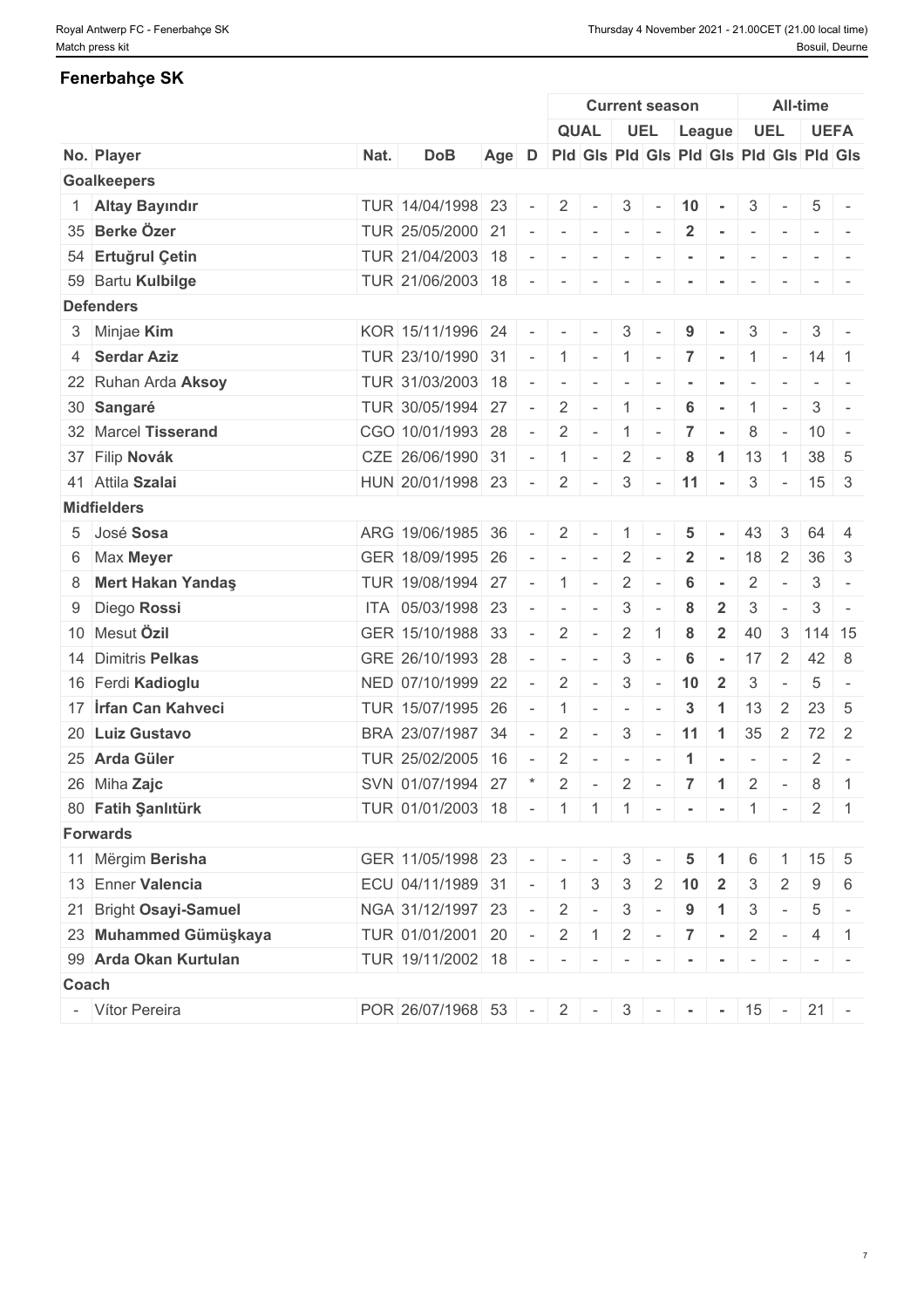# **Fixtures and results**

### **Royal Antwerp FC**

| <b>Date</b>       | <b>Competition Opponent</b> |                            | <b>Result</b> |         | <b>Goalscorers</b>                                    |
|-------------------|-----------------------------|----------------------------|---------------|---------|-------------------------------------------------------|
| 25/07/2021        | League                      | KV Mechelen (A)            | L             |         | 2-3 Frey 18, Benson 56                                |
| 01/08/2021 League |                             | KV Kortrijk (H)            | L             | $0 - 1$ |                                                       |
| 08/08/2021 League |                             | R. Standard de Liège (A)   | W             |         | 5-2 Frey 6, 37, 59, 61, 68                            |
| 13/08/2021 League |                             | R. Charleroi SC (A)        | D             |         | 1-1 Fischer 38                                        |
| 19/08/2021 UEL    |                             | Omonoia FC (A)             |               |         | 2-4 Benson 26, Miyoshi 62                             |
| 26/08/2021 UEL    |                             | Omonoia FC (H)             | W<br>2 pens)  |         | 2-0 (aet, 3- Miyoshi 28, Gerkens 84                   |
| 29/08/2021 League |                             | Oud-Heverlee Leuven (H)    | D             |         | 2-2 Maertens 38 (og), Frey 45+2 (P)                   |
| 11/09/2021 League |                             | KAS Eupen (A)              | W             |         | 1-0 Frey 55                                           |
| 16/09/2021 UEL    |                             | Olympiacos FC (A)          | L.            |         | 1-2 Samatta 74                                        |
| 19/09/2021 League |                             | RFC Seraing (H)            | W             |         | 2-1 Frey 75, Gerkens 88                               |
| 22/09/2021 League |                             | KRC Genk (H)               | W             |         | 4-2 De Laet 27, Verstraete 37, Miyoshi 41, Frey<br>69 |
| 26/09/2021 League |                             | Union Saint-Gilloise (A)   | W             |         | 2-1 Frey 70, Benson 79                                |
| 30/09/2021 UEL    |                             | Eintracht Frankfurt (H)    | L.            | $0 - 1$ |                                                       |
| 03/10/2021 League |                             | KAA Gent (H)               | W             |         | 1-0 Frey 78                                           |
| 16/10/2021 League |                             | SV Zulte Waregem (A)       | L.            |         | 1-2 Benson 19                                         |
| 21/10/2021 UEL    |                             | Fenerbahçe SK (A)          | D             |         | 2-2 Samatta 2, Gerkens 62                             |
| 24/10/2021 League |                             | Club Brugge (H)            | D             |         | 1-1 Engels 35                                         |
| 28/10/2021 Cup    |                             | KVC Westerlo (A)           | L             |         | 1-2 Samatta 75                                        |
| 31/10/2021 League |                             | Cercle Brugge KSV (A)      | W             |         | 1-0 Frey 57 (P)                                       |
| 04/11/2021 UEL    |                             | Fenerbahçe SK (H)          |               |         |                                                       |
| 07/11/2021 League |                             | RSC Anderlecht (H)         |               |         |                                                       |
| 21/11/2021 League |                             | K. Sint-Truidense VV (A)   |               |         |                                                       |
| 25/11/2021 UEL    |                             | Eintracht Frankfurt (A)    |               |         |                                                       |
| 28/11/2021 League |                             | KV Oostende (H)            |               |         |                                                       |
| 04/12/2021 League |                             | KFCO Beerschot Wilrijk (A) |               |         |                                                       |
| 09/12/2021 UEL    |                             | Olympiacos FC (H)          |               |         |                                                       |
| 11/12/2021 League |                             | R. Standard de Liège (H)   |               |         |                                                       |
| 15/12/2021 League |                             | KAS Eupen (H)              |               |         |                                                       |
| 18/12/2021 League |                             | KRC Genk (A)               |               |         |                                                       |
| 26/12/2021 League |                             | KV Kortrijk (A)            |               |         |                                                       |
| 15/01/2022 League |                             | R. Charleroi SC (H)        |               |         |                                                       |
| 22/01/2022 League |                             | KV Oostende (A)            |               |         |                                                       |
| 26/01/2022 League |                             | K. Sint-Truidense VV (H)   |               |         |                                                       |
| 29/01/2022 League |                             | KAA Gent (A)               |               |         |                                                       |
| 05/02/2022 League |                             | Union Saint-Gilloise (H)   |               |         |                                                       |
| 12/02/2022 League |                             | RFC Seraing (A)            |               |         |                                                       |
| 19/02/2022 League |                             | KV Mechelen (H)            |               |         |                                                       |
| 26/02/2022 League |                             | Club Brugge (A)            |               |         |                                                       |
| 05/03/2022 League |                             | KFCO Beerschot Wilrijk (H) |               |         |                                                       |
| 12/03/2022 League |                             | RSC Anderlecht (A)         |               |         |                                                       |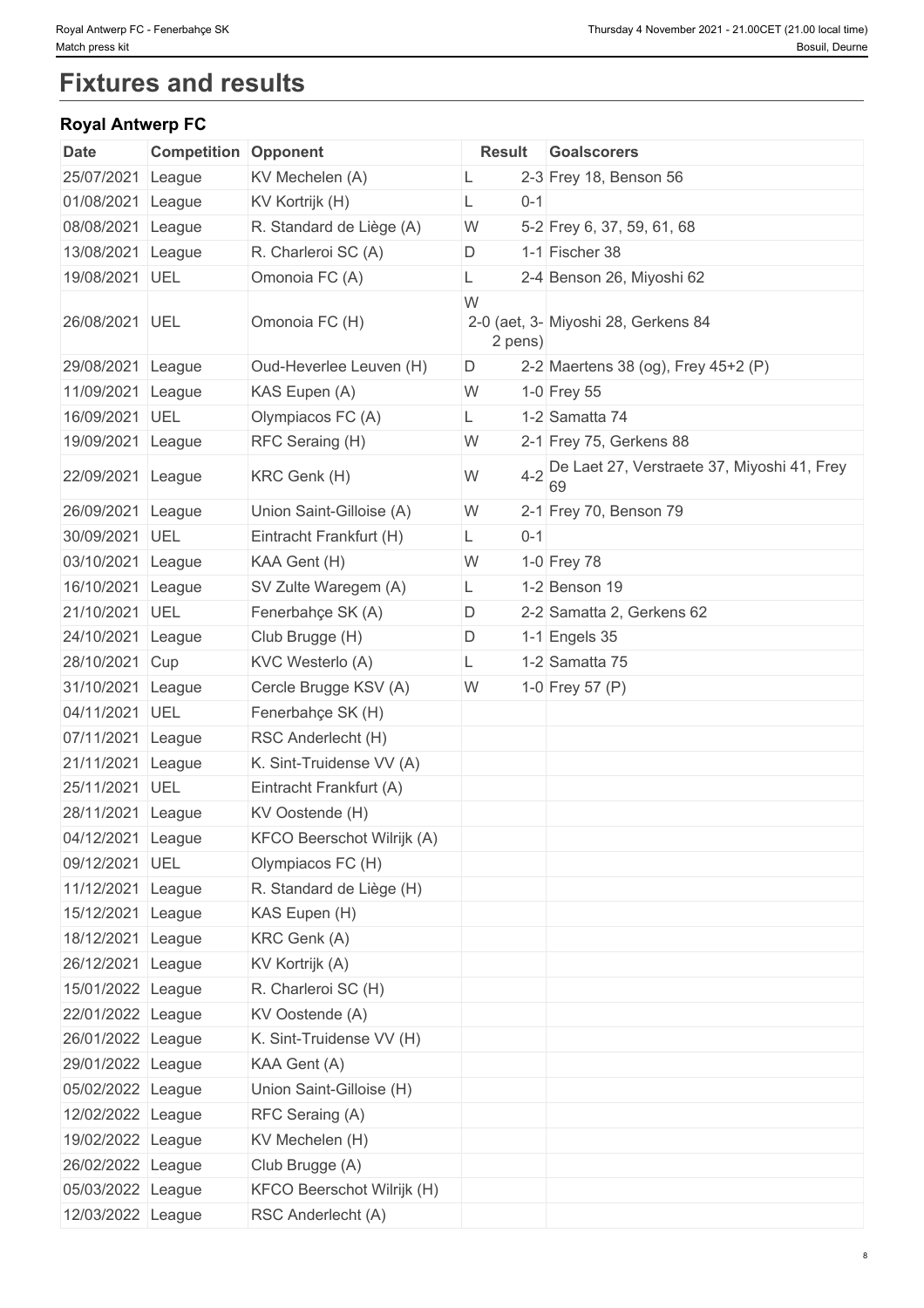#### **Royal Antwerp FC**

| 19/03/2022 League | SV Zulte Waregem (H)    |  |
|-------------------|-------------------------|--|
| 02/04/2022 League | Oud-Heverlee Leuven (A) |  |
| 09/04/2022 League | Cercle Brugge KSV (H)   |  |

| Pos. Clubs                | P W          |                  | D                                 |                 |                   | L GF GA Pts                               |
|---------------------------|--------------|------------------|-----------------------------------|-----------------|-------------------|-------------------------------------------|
| Union Saint-Gilloise      | 13           | 9                | $\overline{1}$                    | 3               | 29                | 13 28                                     |
| 2 Club Brugge             |              | $13 \mid 7 \mid$ | $\overline{5}$                    |                 | 23                | $15 \mid 26$                              |
| 3 Royal Antwerp FC        | 13           | $\overline{7}$   | $\mathbf{3}$                      | $3^{\circ}$     |                   | 23 16 24                                  |
| 4 KV Mechelen             |              | $13 \mid 7 \mid$ |                                   |                 |                   | 2 4 25 23 23                              |
| 5 R. Charleroi SC         | $13 \mid 6$  |                  | $5\phantom{.0}$                   |                 | $2 \mid 25 \mid$  | 14 23                                     |
| 6 RSC Anderlecht          | 13           | 5 <sup>1</sup>   | 6                                 |                 | $2 \overline{27}$ | 18 21                                     |
| 7 KRC Genk                | $13 \quad 6$ |                  | 2                                 | $5\overline{)}$ |                   | 27 22 20                                  |
| 8 KAS Eupen               | $+13$        | 6                | 2                                 | $5\overline{)}$ |                   | 23 20 20                                  |
| 9 KV Kortrijk             | $13 \mid 5$  |                  | $\overline{4}$                    | $-4$            |                   | 16 15 19                                  |
| 10 KAA Gent               |              |                  | $13 \mid 5 \mid 2 \mid 6 \mid 21$ |                 |                   | $15$ 17                                   |
| 11 KV Oostende            | 13           |                  |                                   |                 |                   | $5 \mid 2 \mid 6 \mid 18 \mid 24 \mid 17$ |
| 12 R. Standard de Liège   | 13           | $\overline{4}$   | 4                                 |                 |                   | $5 \mid 14 \mid 21 \mid 16$               |
| 13 K. Sint-Truidense VV   | 13           | $\overline{4}$   | $\mathfrak{Z}$                    | 6               |                   | $14$ 20 15                                |
| 14 Oud-Heverlee Leuven    | 13           | $2^{\circ}$      | 8                                 | $\mathbf{3}$    |                   | $17$ 22 14                                |
| 15 SV Zulte Waregem       | 13           | $\mathbf{3}$     | $\overline{4}$                    | 6               | 21                | 32 13                                     |
| 16 RFC Seraing            | 13           | $\overline{4}$   | $\overline{0}$                    | 9               |                   | $16$ 27 12                                |
| 17 Cercle Brugge KSV      | 13           | $\overline{2}$   | 3                                 | 8               | 13                | 20 9                                      |
| 18 KFCO Beerschot Wilrijk | 13           |                  |                                   |                 |                   | $2 \mid 10 \mid 12 \mid 27 \mid 5$        |

## **Fenerbahçe SK**

| <b>Date</b>       | <b>Competition Opponent</b> |                         | <b>Result</b> | <b>Goalscorers</b>                                                 |
|-------------------|-----------------------------|-------------------------|---------------|--------------------------------------------------------------------|
| 15/08/2021        | League                      | Adana Demirspor (A)     | W             | 1-0 Özil 46                                                        |
| 19/08/2021        | UEL                         | HJK Helsinki (H)        | W             | 1-0 Muhammed Gümüşkaya 65                                          |
| 22/08/2021        | League                      | Antalyaspor (H)         | W             | 2-0 Zajc 89, E. Valencia 90+2                                      |
| 26/08/2021 UEL    |                             | HJK Helsinki (A)        | W             | E. Valencia 11, 14, 52, Fatih Şanlıtürk 90+2,<br>Peltola 90+4 (og) |
| 29/08/2021 League |                             | Altay SK (A)            | W             | 2-0 Kadioglu 51, E. Valencia 55                                    |
| 12/09/2021 League |                             | Sivasspor (H)           | D             | 1-1 Osayi-Samuel 23                                                |
| 16/09/2021 UEL    |                             | Eintracht Frankfurt (A) | D             | 1-1 Özil 10                                                        |
| 19/09/2021 League |                             | İstanbul Başakşehir (A) | $0 - 2$<br>L. |                                                                    |
| 23/09/2021 League |                             | Giresunspor (H)         | W             | 2-1 Kadioglu 2, Özil 64                                            |
| 26/09/2021 League |                             | Hatayspor (A)           | W             | 2-1 Rossi 17, Novák 29                                             |
| 30/09/2021 UEL    |                             | Olympiacos FC (H)       | $0 - 3$       |                                                                    |
| 03/10/2021 League |                             | Kasımpaşa SK (H)        | W             | 2-1 Berisha 16, Luiz Gustavo 45+5                                  |
| 17/10/2021 League |                             | Trabzonspor AŞ (A)      | L.            | 1-3 Rossi 3                                                        |
| 21/10/2021 UEL    |                             | Royal Antwerp FC (H)    | D             | 2-2 E. Valencia 21, 45 (P)                                         |
| 24/10/2021 League |                             | Alanyaspor (H)          |               | 1-2 Serdar Dursun 80                                               |
| 30/10/2021        | League                      | Konyaspor (A)           | L             | 1-2 Irfan Can Kahveci 84                                           |
| 04/11/2021 UEL    |                             | Royal Antwerp FC (A)    |               |                                                                    |
| 07/11/2021        | League                      | Kayserispor (H)         |               |                                                                    |
| 21/11/2021 League |                             | Galatasaray AŞ (A)      |               |                                                                    |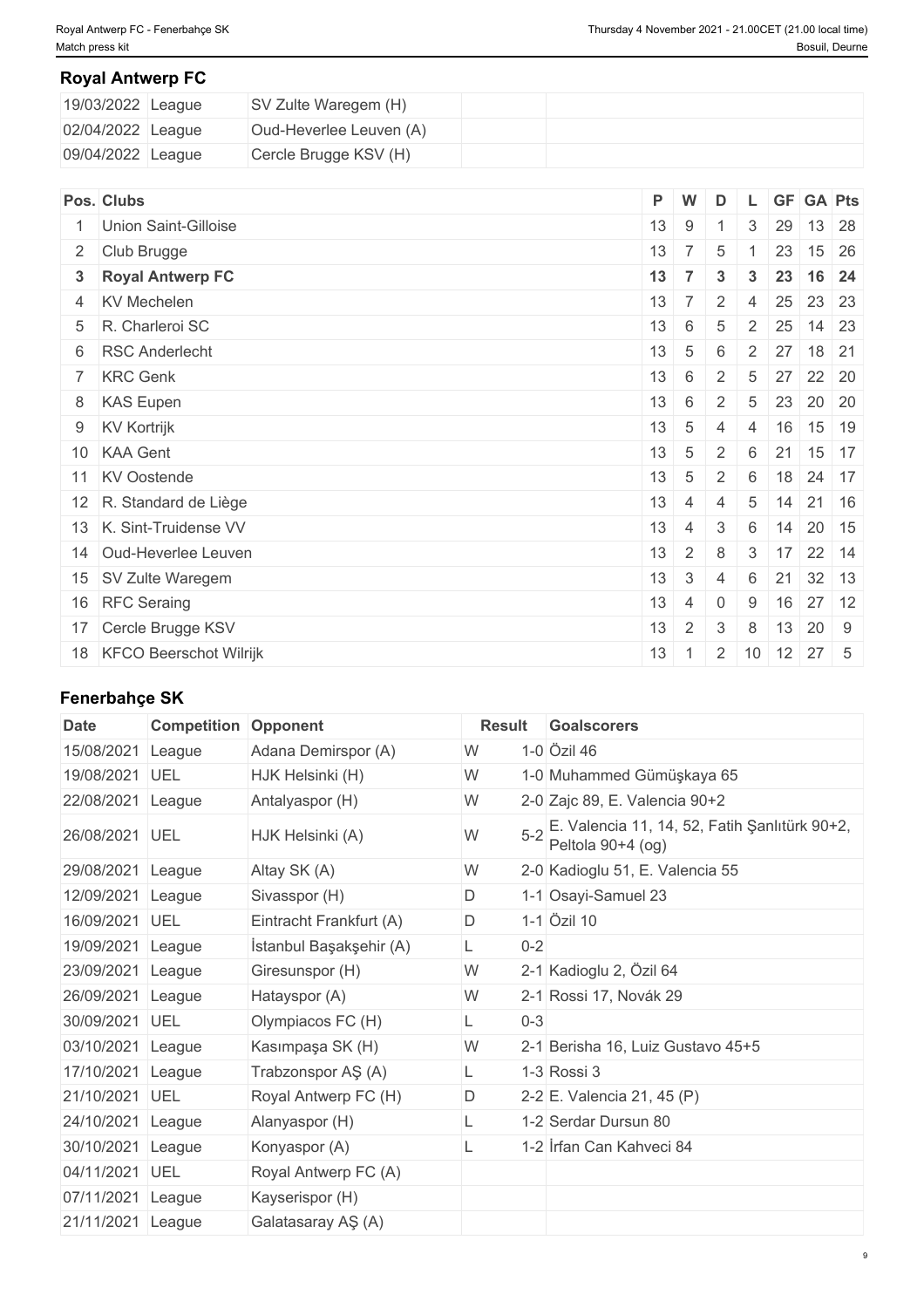## 25/11/2021 UEL Olympiacos FC (A) 29/11/2021 League Göztepe Izmir (A) 05/12/2021 League Rizespor (H) 09/12/2021 UEL Eintracht Frankfurt (H) 13/12/2021 League Gaziantep Futbol Kulübü AŞ (A) 19/12/2021 League Beşiktaş JK (H) 22/12/2021 League Fatih Karagümrükspor AŞ (A) 26/12/2021 League Yeni Malatyaspor (H) 09/01/2022 League Adana Demirspor (H) 16/01/2022 League Antalyaspor (A) 19/01/2022 League Altay SK (H) 23/01/2022 League Sivasspor (A) 06/02/2022 League İstanbul Başakşehir (H) 13/02/2022 League Giresunspor (A) 20/02/2022 League Hatayspor (H) 27/02/2022 League Kasımpaşa SK (A) 06/03/2022 League Trabzonspor AŞ (H) 13/03/2022 League Alanyaspor (A) 20/03/2022 League Konyaspor (H) 03/04/2022 League Kayserispor (A) 10/04/2022 League Galatasaray AŞ (H) 17/04/2022 League Göztepe Izmir (H) 24/04/2022 League Rizespor (A) 01/05/2022 League Gaziantep Futbol Kulübü AŞ (H) 08/05/2022 League Beşiktaş JK (A) 15/05/2022 League Fatih Karagümrükspor AŞ (H) 22/05/2022 League Yeni Malatyaspor (A) **Fenerbahçe SK**

| Pos. Clubs                    | P W              |                      | D              |                 |                  | L GF GA Pts                 |
|-------------------------------|------------------|----------------------|----------------|-----------------|------------------|-----------------------------|
| 1 Trabzonspor AŞ              | $11 \mid 8$      |                      | 3              | $\overline{0}$  | 22               | 10 27                       |
| 2 Hatayspor                   |                  | $11 \mid 7 \mid$     |                | $2 \mid 2 \mid$ | 20               | 8 23                        |
| 3 Alanyaspor                  | $11 \quad 6$     |                      | $\mathbf{3}$   |                 |                  | $2 \mid 18 \mid 17 \mid 21$ |
| 4 Beşiktaş JK                 | $11 \quad 6$     |                      | 2              | $\mathbf{3}$    |                  | $20$ 13 20                  |
| 5 Konyaspor                   |                  | $11 \quad 5$         | 5              |                 |                  | 16 10 20                    |
| 6 Galatasaray AŞ              | $11 \quad 6$     |                      | 2              |                 |                  | $3 \mid 17 \mid 14 \mid 20$ |
| 7 Fenerbahçe SK               |                  | $11 \quad 6$         |                | $\overline{4}$  |                  | 15 13 19                    |
| 8 Fatih Karagümrükspor AŞ     |                  | $11 \quad 5 \quad 3$ |                |                 |                  | $3 \mid 17 \mid 14 \mid 18$ |
| 9 Altay SK                    | $11 \quad 5$     |                      |                | $5\overline{)}$ |                  | $17$ 17 16                  |
| 10 İstanbul Başakşehir        | $11 \mid 5$      |                      | $\overline{0}$ | 6               |                  | $15$ 14 15                  |
| 11 Kayserispor                |                  | $11 \mid 4$          | $\frac{1}{2}$  |                 |                  | $5 \mid 15 \mid 18 \mid 14$ |
| 12 Adana Demirspor            | $11 \quad 3$     |                      | $\overline{4}$ | $\overline{4}$  |                  | $16$ 17 13                  |
| 13 Sivasspor                  | $11 \mid 2 \mid$ |                      | 6              | 3               |                  | $15$ 13 12                  |
| 14 Antalyaspor                |                  | $11 \quad 3$         | $\mathbf{3}$   |                 |                  | $5 \mid 13 \mid 17 \mid 12$ |
| 15 Gaziantep Futbol Kulübü AŞ | 11               | $\mathbf{3}$         | 3              |                 | $5 \mid 12 \mid$ | $16$ 12                     |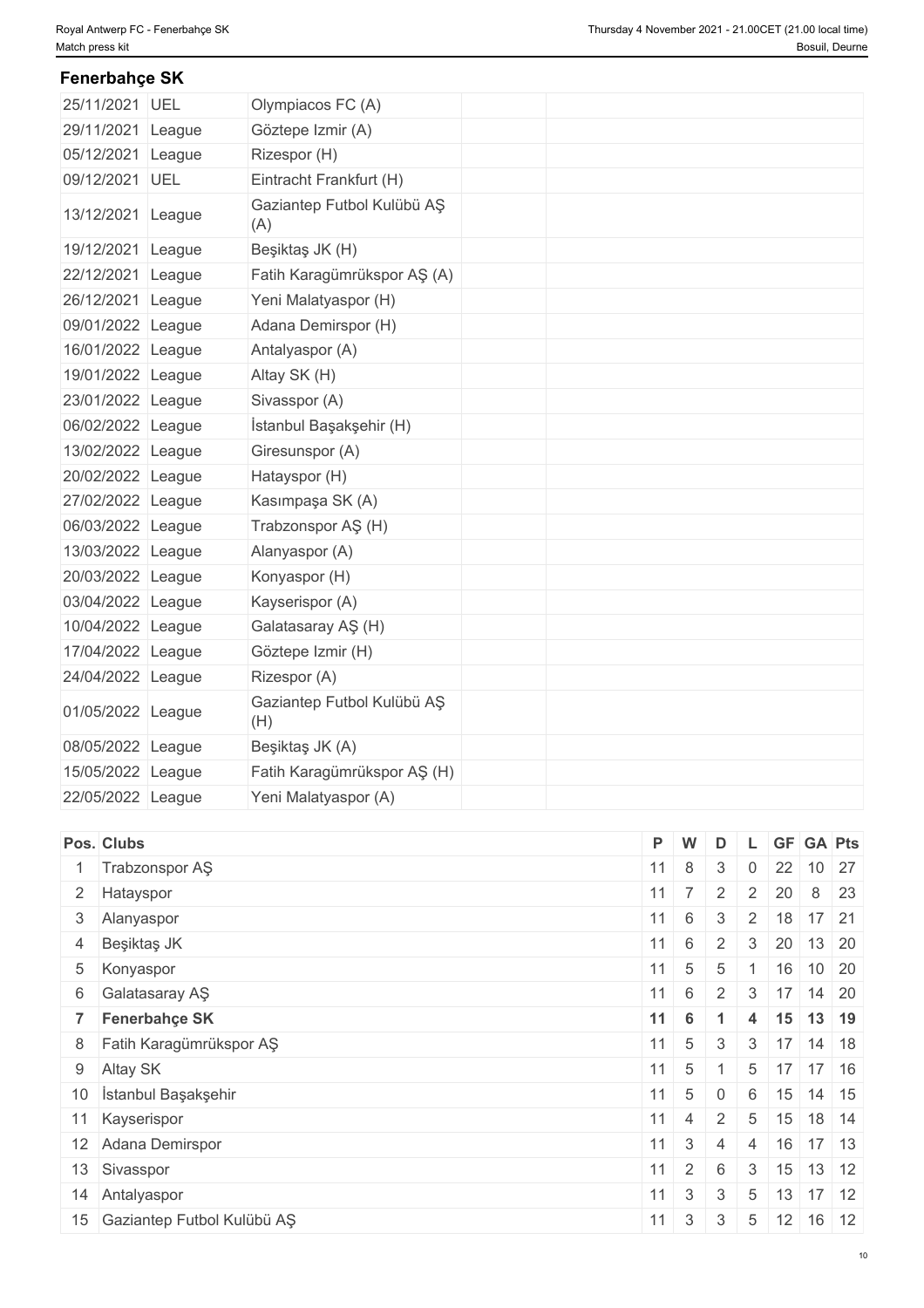| Pos. Clubs          |  |  | $P$ $W$ $D$ $L$ $GF$ $GA$ $Pts$                        |  |
|---------------------|--|--|--------------------------------------------------------|--|
| 16 Yeni Malatyaspor |  |  | $11 \mid 4 \mid 0 \mid 7 \mid 11 \mid 19 \mid 12 \mid$ |  |
| 17 Kasımpaşa SK     |  |  | $11 \t2 \t3 \t6 \t12 \t16 \t9$                         |  |
| 18 Göztepe Izmir    |  |  | 11 2 3 6 11 16 9                                       |  |
| 19 Giresunspor      |  |  | $11 \t2 \t3 \t6 \t7 \t12 \t9$                          |  |
| 20 Rizespor         |  |  | 11 1 1 9 9 24 4                                        |  |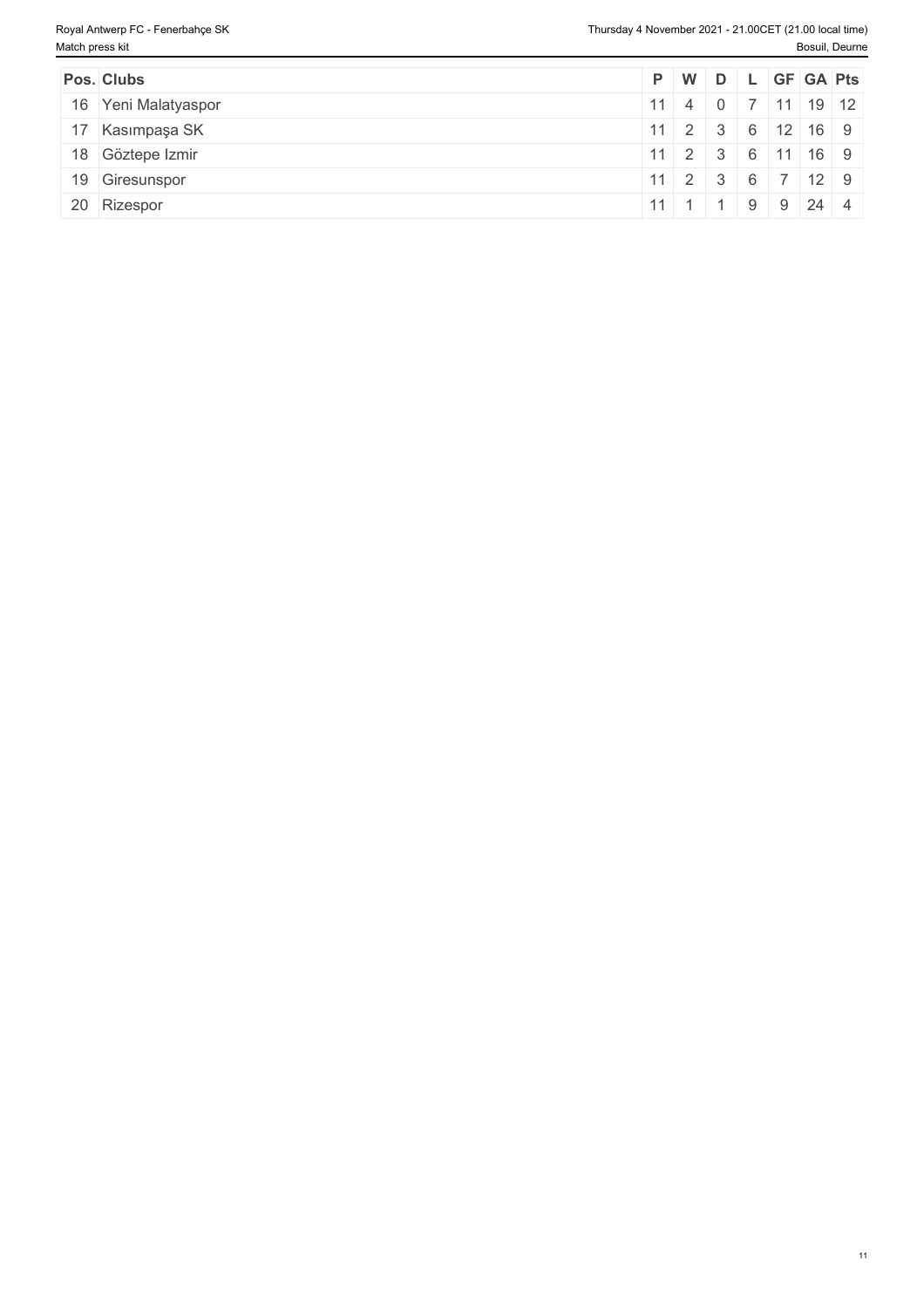# **Match-by-match lineups**

## **Royal Antwerp FC**

### **UEFA Europa League - Play-off**

### (19/08/2021)

#### **Omonoia FC 4-2 Royal Antwerp FC**

**Goals:** 0-1 Benson 26, 1-1 Loizou 43, 2-1 Kakoulli 49, 3-1 Loizou 55, 3-2 Miyoshi 62, 4-2 Atiemwen 84 (P) **Royal Antwerp FC:** Butez, De Laet, Engels (77 Seck), Verstraete, Alhassan Yussuf, Eggestein (89 Haroun), Balikwisha, Benson (60 Nainggolan), Gerkens (60 Miyoshi), Vines, Bataille (77 Buta)

#### (26/08/2021)

**Royal Antwerp FC 2-0 Omonoia FC** (agg: 4-4 , 3-2 P)

**Goals:** 1-0 Miyoshi 28, 2-0 Gerkens 84

**Penalties:** Jordi Gómez 0-0 (missed) , Verstraete 1-0 , Atiemwen 1-1 , Gerkens 1-1 (missed) , Lecjaks 1-1 (missed) , Eggestein 2-1 , Yuste 2-2 , Miyoshi 3-2 , Zachariou 3-2 (missed)

**Royal Antwerp FC:** Butez, De Laet, Engels (91 Alhassan Yussuf), Buta, Verstraete, Eggestein, Balikwisha, Benson (71 Gerkens), Miyoshi, Bataille (78 Vines), Nainggolan (78 Seck)

### **Group stage**

#### **Group D**

| <b>Club</b>             | Pid W D L GF GA Pts                           |  |  |                                               |
|-------------------------|-----------------------------------------------|--|--|-----------------------------------------------|
| Eintracht Frankfurt     |                                               |  |  | 3 2 1 0 5 27                                  |
| Olympiacos FC           |                                               |  |  | 3 2 0 1 6 4 6                                 |
| <b>Fenerbahce SK</b>    |                                               |  |  | $3 \mid 0 \mid 2 \mid 1 \mid 3 \mid 6 \mid 2$ |
| <b>Royal Antwerp FC</b> | $3 \mid 0 \mid 1 \mid 2 \mid 3 \mid 5 \mid 1$ |  |  |                                               |

#### **Matchday 1** (16/09/2021)

#### **Olympiacos FC 2-1 Royal Antwerp FC Goals:** 1-0 El-Arabi 52, 1-1 Samatta 74, 2-1 Reabciuk 87 **Royal Antwerp FC:** Butez, De Laet, Nainggolan (67 Gerkens), Buta, Verstraete, Fischer, Miyoshi (67 Benson), Bataille, Almeida, Samatta, Frey (79 Eggestein)

### **Matchday 2** (30/09/2021)

**Royal Antwerp FC 0-1 Eintracht Frankfurt Goals:** 0-1 Gonçalo Paciência 90+1 (P) **Royal Antwerp FC:** Butez, De Laet, Nainggolan, Buta, Verstraete, Fischer, Eggestein (46 Frey), Benson (77 Miyoshi), Dessoleil, Almeida, Samatta (67 Gerkens)

#### **Matchday 3** (21/10/2021)

#### **Fenerbahçe SK 2-2 Royal Antwerp FC Goals:** 0-1 Samatta 2, 1-1 E. Valencia 21, 2-1 E. Valencia 45 (P) , 2-2 Gerkens 62 **Royal Antwerp FC:** Butez, De Laet, Verstraete, Fischer (46 Balikwisha), Alhassan Yussuf (63 Dwomoh), Gerkens, Vines, Bataille, Almeida, Samatta, Frey (70 Benson)

**Matchday 4** (04/11/2021) Royal Antwerp FC-Fenerbahçe SK

**Matchday 5** (25/11/2021) Eintracht Frankfurt-Royal Antwerp FC

**Matchday 6** (09/12/2021) Royal Antwerp FC-Olympiacos FC

## **Fenerbahçe SK**

### **UEFA Europa League - Play-off**

(19/08/2021) **Fenerbahçe SK 1-0 HJK Helsinki**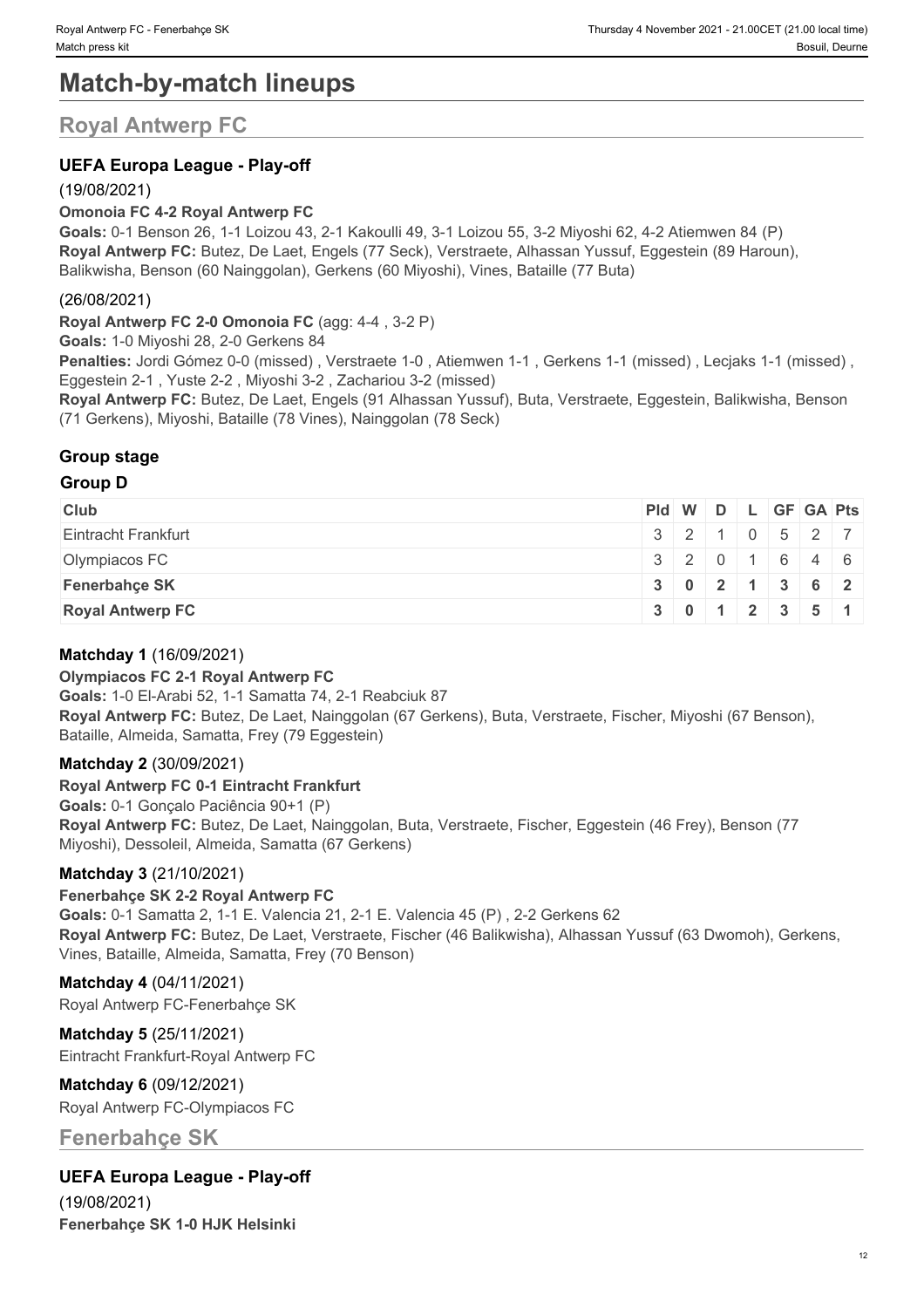#### **Goals:** 1-0 Muhammed Gümüşkaya 65

**Fenerbahçe SK:** Altay Bayındır, Serdar Aziz, Sosa, Özil (62 Muhammed Gümüşkaya), İrfan Can Kahveci (54 Kadioglu), Luiz Gustavo, Osayi-Samuel (62 Sangaré), Zajc, Tisserand, Novák (66 Arda Güler), At. Szalai

#### (26/08/2021)

#### **HJK Helsinki 2-5 Fenerbahçe SK** (agg: 2-6)

**Goals:** 0-1 E. Valencia 11, 0-2 E. Valencia 14, 1-2 Ro. Riski 27, 1-3 E. Valencia 52, 2-3 Ri. Riski 88, 2-4 Fatih Şanlıtürk 90+2, 2-5 Peltola 90+4 (og)

**Fenerbahçe SK:** Altay Bayındır, Sosa (61 Mert Hakan Yandaş), Özil (73 Arda Güler), E. Valencia (81 Fatih Şanlıtürk), Kadioglu, Luiz Gustavo, Osayi-Samuel (61 Muhammed Gümüşkaya), Zajc, Sangaré, Tisserand, At. Szalai

#### **Group stage**

#### **Matchday 1** (16/09/2021)

#### **Eintracht Frankfurt 1-1 Fenerbahçe SK**

**Goals:** 0-1 Özil 10, 1-1 Lammers 41

**Fenerbahçe SK:** Altay Bayındır, Kim, Serdar Aziz, Mert Hakan Yandaş (77 Meyer), Rossi, Özil (77 Pelkas), E. Valencia (77 Berisha), Kadioglu (77 Muhammed Gümüşkaya), Luiz Gustavo, Osayi-Samuel, At. Szalai

#### **Matchday 2** (30/09/2021)

#### **Fenerbahçe SK 0-3 Olympiacos FC**

**Goals:** 0-1 Tiquinho Soares 6, 0-2 Masouras 63, 0-3 Masouras 68 **Fenerbahçe SK:** Altay Bayındır, Kim, Mert Hakan Yandaş (75 Meyer), Rossi (70 Berisha), E. Valencia (75 Muhammed Gümüşkaya), Pelkas, Kadioglu (84 Fatih Şanlıtürk), Luiz Gustavo (70 Zajc), Osayi-Samuel, Novák, At. Szalai

#### **Matchday 3** (21/10/2021)

#### **Fenerbahçe SK 2-2 Royal Antwerp FC**

**Goals:** 0-1 Samatta 2, 1-1 E. Valencia 21, 2-1 E. Valencia 45 (P) , 2-2 Gerkens 62 **Fenerbahçe SK:** Altay Bayındır, Kim, Sosa (67 Zajc), Özil (66 Pelkas), Berisha (66 Rossi), E. Valencia, Kadioglu (67 Sangaré), Luiz Gustavo, Osayi-Samuel, Tisserand, At. Szalai (87 Novák)

#### **Matchday 4** (04/11/2021)

Royal Antwerp FC-Fenerbahçe SK

**Matchday 5** (25/11/2021) Olympiacos FC-Fenerbahçe SK

#### **Matchday 6** (09/12/2021)

Fenerbahçe SK-Eintracht Frankfurt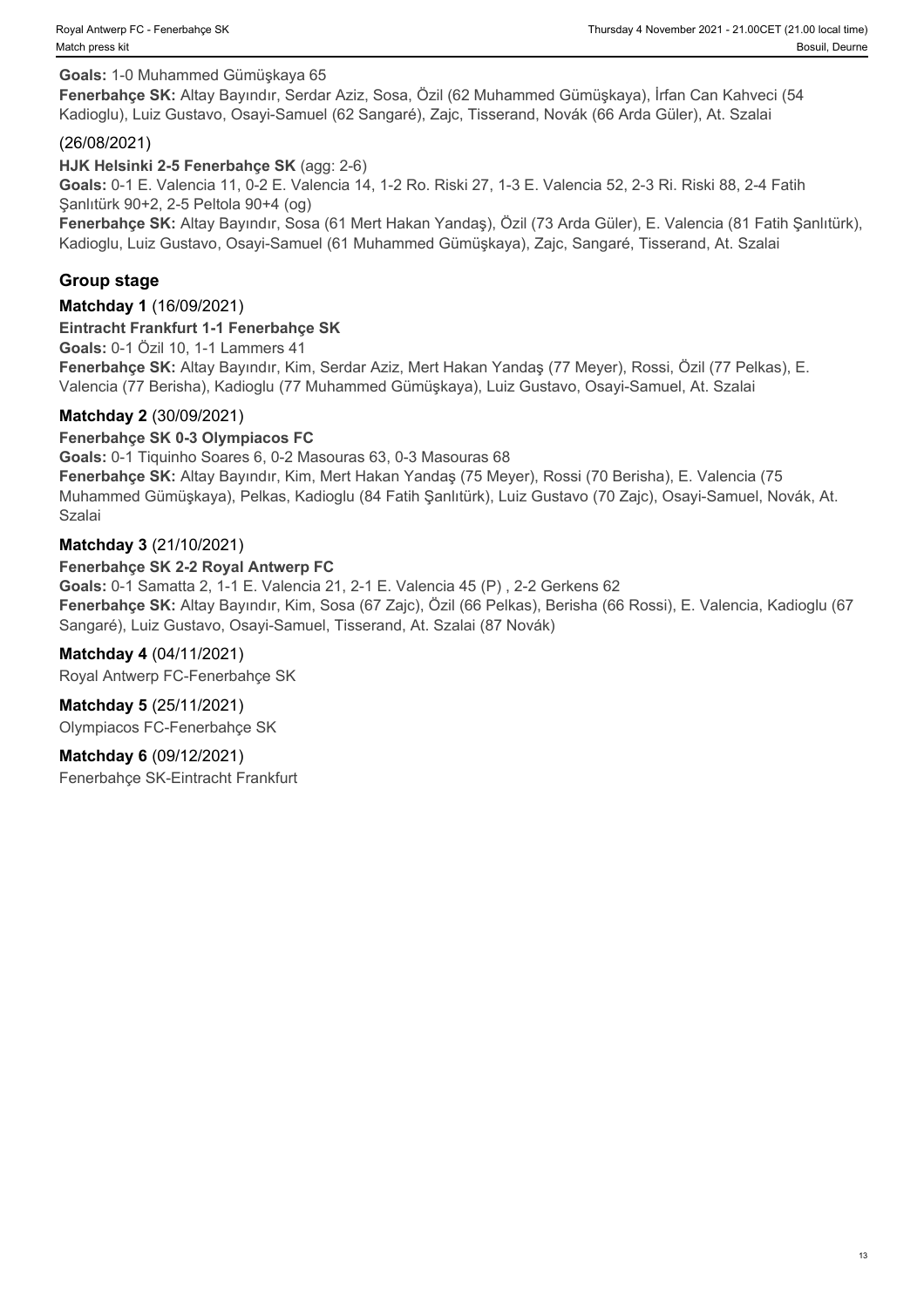# **Match officials**

| <b>Referee</b>                           | Irfan Peljto (BIH)                            |  |
|------------------------------------------|-----------------------------------------------|--|
| <b>Assistant referees</b>                | Senad Ibrisimbegović (BIH), Davor Beljo (BIH) |  |
| <b>Video Assistant Referee</b>           | João Pinheiro (POR)                           |  |
| <b>Assistant Video Assistant Referee</b> | Antonio Nobre (POR)                           |  |
| <b>Fourth official</b>                   | Miloš Gigovic (BIH)                           |  |
| <b>UEFA Delegate</b>                     | Vasko Dojčinovski (MKD)                       |  |
| <b>UEFA Referee observer</b>             | Stéphane Lannoy (FRA)                         |  |
|                                          |                                               |  |

## **Referee**

| <b>Name</b>  | <b>UEFA Europa</b><br>Date of birth<br>League<br>matches | <b>UEFA matches</b> |
|--------------|----------------------------------------------------------|---------------------|
| Irfan Peljto | 18/07/1984                                               | 53                  |

## **UEFA Europa League matches involving teams from the two countries involved in this match**

| <b>Date</b> | <b>Competition</b> | <b>Stage</b><br>reached | Home Away                          | <b>Result</b> | <b>Venue</b>  |
|-------------|--------------------|-------------------------|------------------------------------|---------------|---------------|
| 24/10/2019  | UEL                | <b>GS</b>               | İstanbul Başakşehir Wolfsberger AC | $1 - 0$       | Istanbul      |
| 28/11/2019  | UEL                | GS                      | AS Saint-Étienne KAA Gent          | 0-0           | Saint-Etienne |
| 29/10/2020  | UEL                | GS                      | Sivasspor Maccabi Tel-Aviv FC      | $1 - 2$       | Sivas         |

## **Other matches involving teams from either of the two countries involved in this match**

| <b>Date</b> | <b>Competition</b> | <b>Stage</b><br>reached |                                    | <b>Home Away</b>                       | <b>Result</b> | <b>Venue</b>          |
|-------------|--------------------|-------------------------|------------------------------------|----------------------------------------|---------------|-----------------------|
| 23/09/2016  | U17                | QR                      |                                    | <b>Turkey Norway</b>                   | $2 - 0$       | Kaunas                |
| 31/10/2017  | UYL                | GS                      | Paris Saint-Germain RSC Anderlecht |                                        | $2 - 3$       | Saint-Germain-en-Laye |
| 11/12/2018  | UYL                | GS                      |                                    | Club Brugge KV Club Atlético de Madrid | $3 - 1$       | Deinze                |
| 08/06/2019  | <b>EURO</b>        | QR                      |                                    | Belgium Kazakhstan                     | $3 - 0$       | <b>Brussels</b>       |
| 24/10/2019  | UEL                | GS                      | İstanbul Başakşehir Wolfsberger AC |                                        | $1 - 0$       | Istanbul              |
| 28/11/2019  | UEL                | GS                      | AS Saint-Étienne KAA Gent          |                                        | $0-0$         | Saint-Etienne         |
| 29/10/2020  | UEL                | GS                      |                                    | Sivasspor Maccabi Tel-Aviv FC          | $1 - 2$       | <b>Sivas</b>          |
| 05/08/2021  | UECL               | 3QR                     | FC Dinamo Batumi 89728             |                                        | $1 - 2$       | Batumi                |